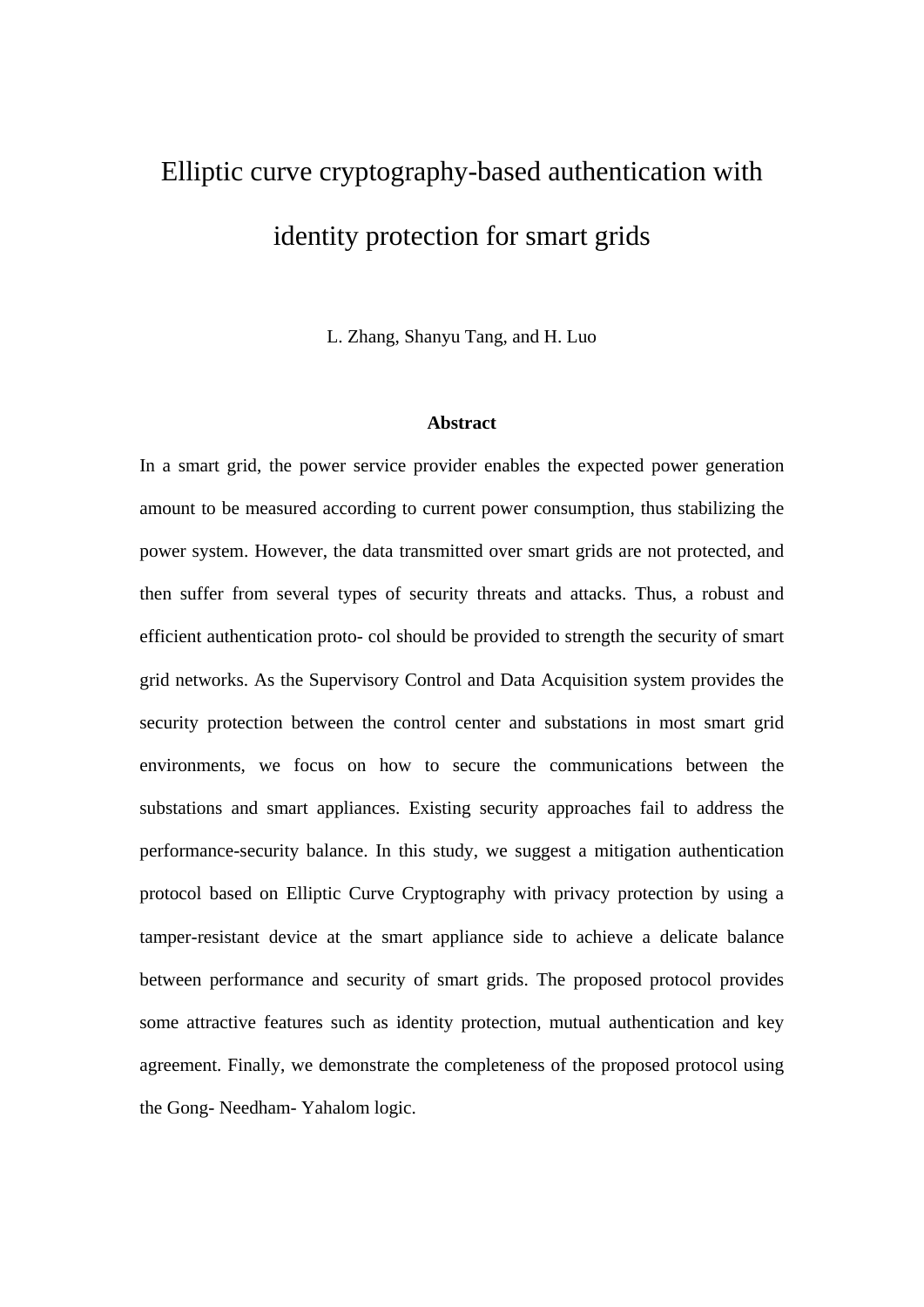# **Introduction**

Compared with traditional power networks, smart grid networks can avoid excess electricity generation by adjusting the amount of electricity based on the customer's real-time requirements. In general, the smart grid network can be divided into three levels: control center, sub- stations and smart appliances [1]. In a smart grid network, smart appliances communicate with substations by using smart meters. The smart meters send user's requirements to the sub- stations, and then the substations transmit the requirements to the control center. Next, according to the received requirements, the control center can allocate adequate power supplies to customers. The Supervisory Control and Data Acquisition system is used to protect the communications between the control center and the substations [2], but the security problems between other two levels remain unsolved. Although the security mechanisms between substations and smart appliances have been researched in recent years, existing security protocols are not robust enough to resist several types of attacks. Therefore, a determined effort should be made to address the security issues associated with the communications between the substations and the smart appliances [3].

As smart meters are used to transmit the real-time electricity demands from customers, the data transmission process could easily suffer from several types of security threats and attacks. To protect the transmitted data, an efficient authentication scheme should be provided. Compared with the authentication protocols designed for other scenarios such as VoIP and Ad Hoc networks, it is more challenging to provide a suitable authentication protocol for smart grids due to its complicated architecture and diverse security requirements. On one hand, the authentication protocols should secure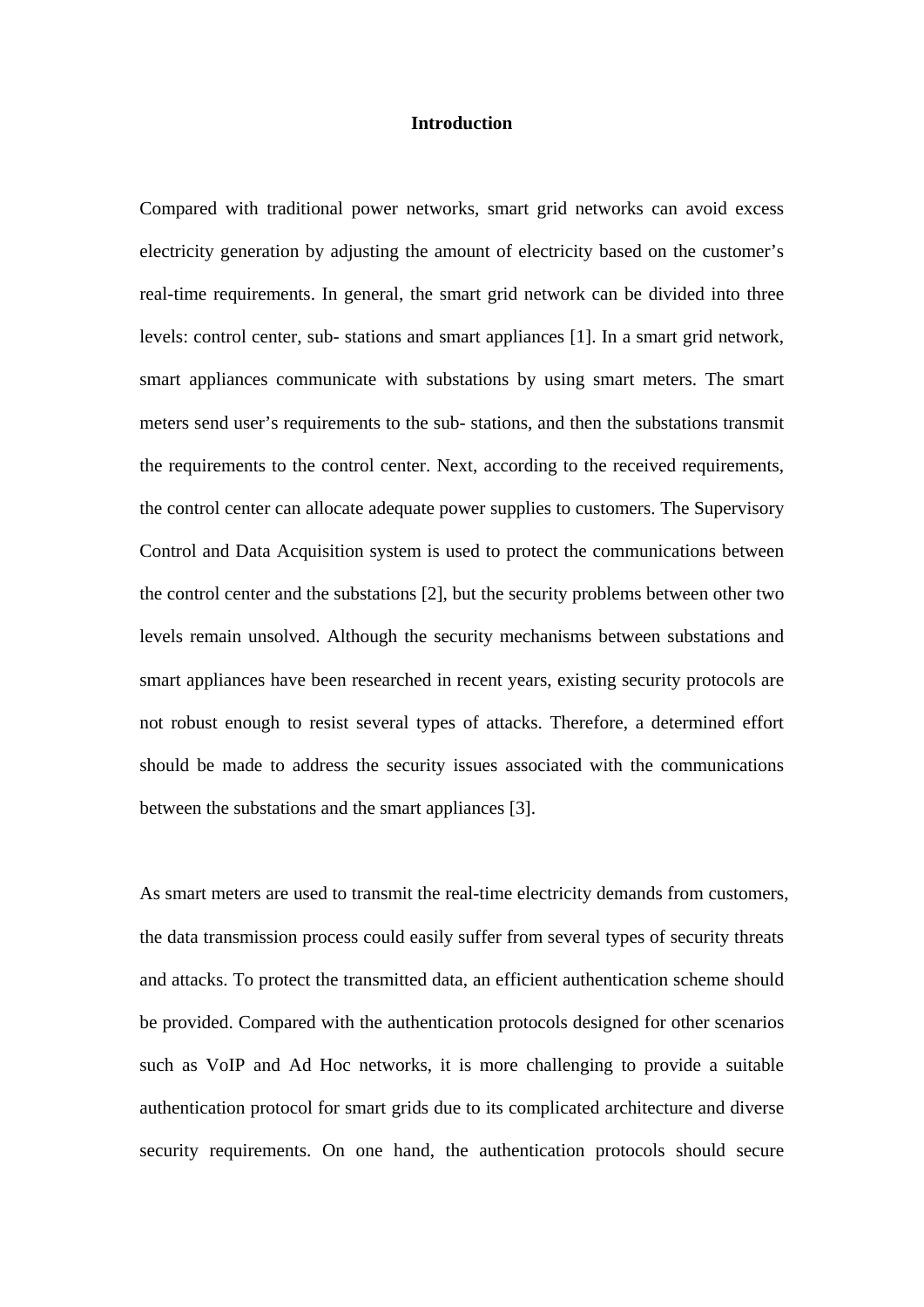against various types of possible attacks and provide several security features to satisfy the secure requirements of smart grids. For example, the user privacy should be fully considered especially the user's identity protection, to prevent the adversary from obtaining the information about user's daily patterns, which may not be important in other application environments. On the other hand, smart grid communications are more sensitive to transmission latency, and so existing security approaches with intensive computation are impractical in smart grid networks.

Recently, several authentication protocols have been proposed [4–19] to protect the data transmission between communication entities. In an attempt to prevent the adversary from obtaining the daily habit of the customer through analyzing the electricity usage pattern, T.W. Chim et al. [4] designed an authentication protocol by using a tamper-resistant device at the smart appliance and a pseudo identity for the smart grid network to protect the privacy of the customer. However the proposed protocol was suffered from impersonation attacks. Since only substations could authenticate smart appliances, the adversary could easily impersonate the substations to cheat the smart appliances. Besides, their protocol failed to provide a key agreement function capable of protecting the communication between substations and smart appliances. Furthermore, since a timestamp was used in the signing module of their protocol, the clock synchronization problem could not be avoided. In order to reduce the computational cost, Mostafa et al. [5] proposed a message authentication mechanism by using the Computational Diffie-Hellman assumption for smart grids. In their protocol, mutual authentication and key agreement were realized by using Diffie-Hellman exchange protocol between the smart meters distributed at different hierarchical networks of the smart grid system, and the subsequent messages could be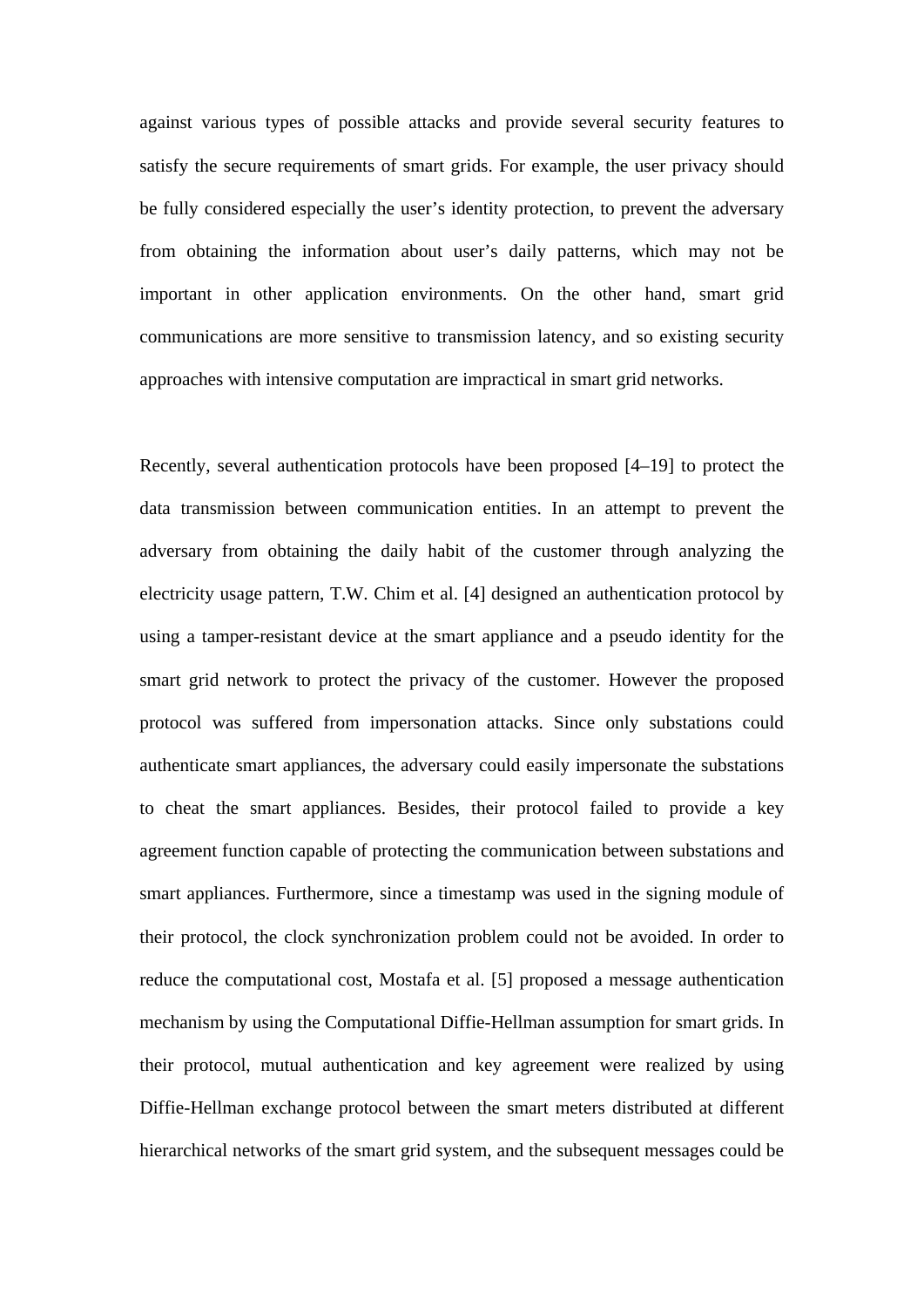authenticated by using a shared session key established previously and the hash-based authentication code technique. However, the computational costs of both protocols were still very high due to the usage of expansive exponential operations. In the same year, Qing et al. [6] designed a multicast authentication protocol for smart grids by using one- time signature to reduce the storage cost and the signature size. Because the one-time signature-based multicast authentication could provide short authentication delay and low computation cost, their protocol achieved a good performance. However their work only focused on designing a light-weight authentication protocol, remained the key agreement issue unsolved.

In order to strengthen the security of smart grid communications, Soohyun Oh et al. [7] suggested a mutual authentication and key establishment mechanism based on public key certificates for smart grid. In their protocol, the data concentration unit's public key certificate and pre-shared long-term key were used to realize the mutual authentication between the data concentration unit and the intelligent devices. But the problem of distributing the shared long- term key limited this protocol's scalability and applicability. Biometric technique such as fingerprint was also adopted to achieve strong authentication for smart grids [10]. But these protocols are very complex due to the use of biometrics. In 2013, Binod Vaidya et al. proposed an authentication and authorization mechanism for smart grid networks [13]. They realized multi-factor authentication and attribute-based authorization in a smart grid environment by using public key certificates, zero-knowledge and access control technologies. But the heavy computational load could not be avoided since the implement of the public key certificates management and public key cryptography calculation. In the same year, Nicanfar et al. presented a password authenticated group key agreement protocol for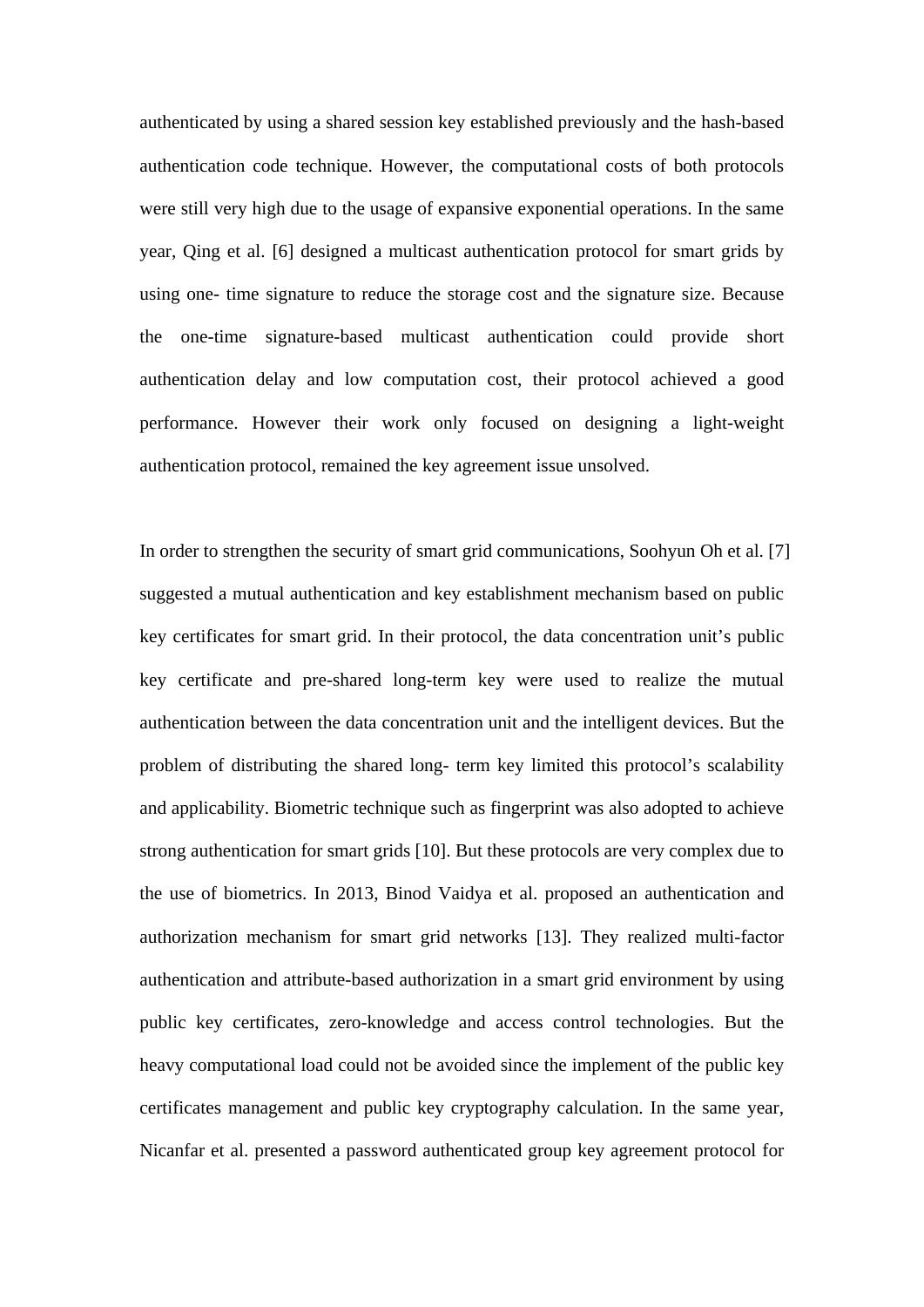smart grid [15]. Although the proposed protocol provided forward and backward secrecy and enhanced the security of communications among the devices, the usage of expansive exponential operations decreased the practical application of the protocol. To reduce the computational cost, a password authenticated key exchange based on Elliptic Curve Cryptography (ECC) was proposed [17]. Com- pared with previous studies, this protocol was more efficient due to the usage of ECC, but a primitive password should be preloaded between an appliance and the Home Area Network controller, which made this solution hard to scale and might arouse an intractable problem of password table maintenance. Recently, Li et al. proposed faultdiagnosable authentication architecture for advanced metering infrastructure in smart grid [19]. Since this work only focused on authentication, key negotiation was not considered in the proposed authentication mechanism.

According to above analysis, protocol [4] was suffered from impersonate attacks and proto- cols [5, 19] were vulnerable to eavesdropping since these protocols could not provide key agreement to protect the further communications. Moreover, protocol [17] faced some attacks associated with password. Although some of these protocols achieved good performance, they could not provide security at an acceptable level. Furthermore, other protocols such as [13, 15] were secure against several attacks, but the use of expansive exponential operations, the signature generation, and the verification lead to high computational overhead and communication delay. Therefore, these protocols are not suitable for smart grid. In general, the existing authentication protocols for smart grids mentioned above are insecure against some cryptographic attacks or impractical due to high computational costs. In addition, all the protocols discussed above could not provide privacy protection which is very important in smart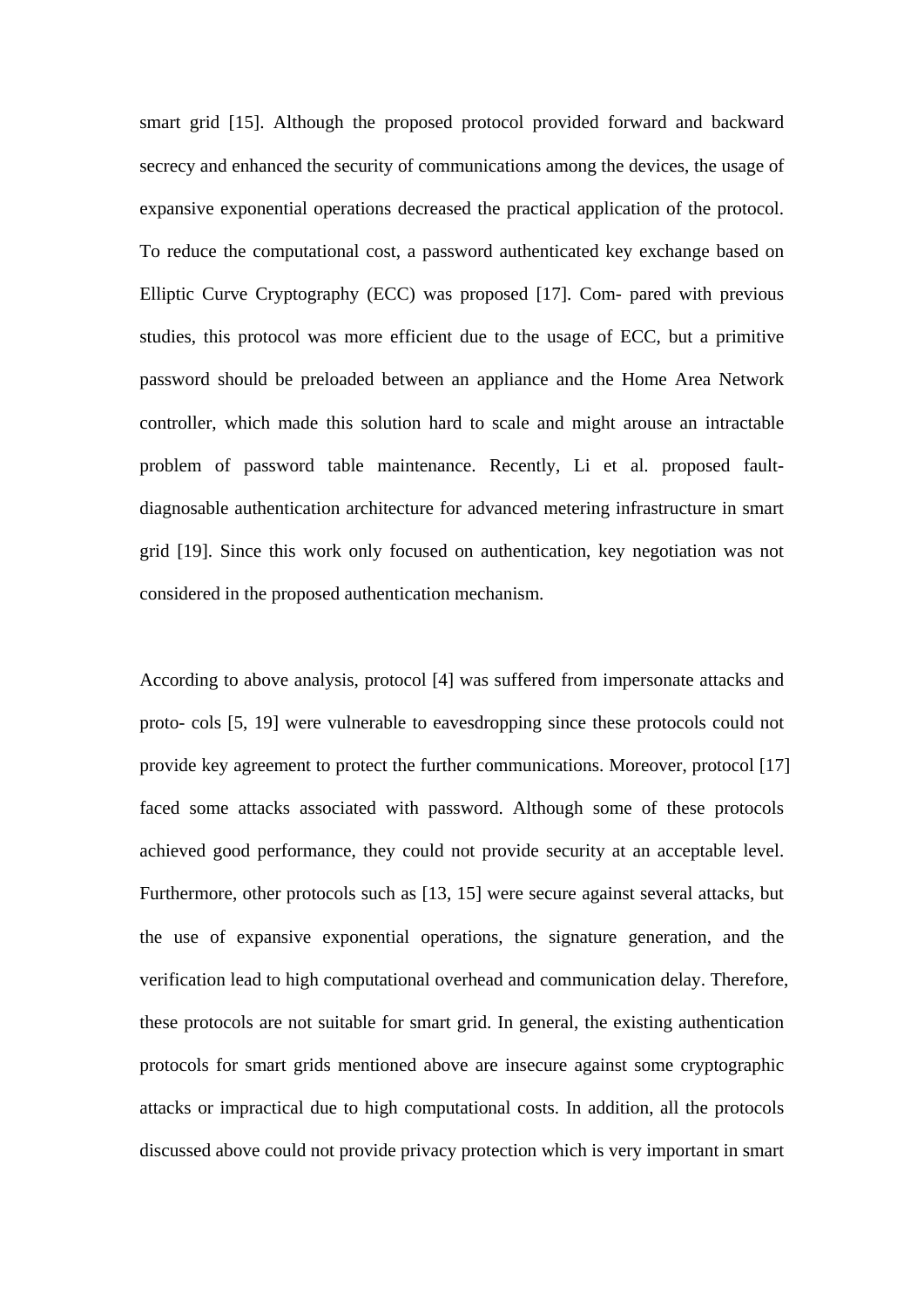grids. Based on these motivations, we proposed a robust and efficient authenticate protocol based on Elliptic Curve Cryptography (ECC) with identity protection for smart grids by using tamper-resistant attractive security properties. As ECC can achieve the same level security with a smaller key size, it offers better performance compared with other public key cryptosystems such as RSA or D-H. Thus, we adopted ECC to realize a mitigation authentication device at the smart appliance without involving time-consuming operations.

Compared with other security approaches, public key cryptosystems can resist most of possible attacks and provide more security properties to achieve a good balance between performance and security. By using ECC, the proposed protocol can achieve the authenticated key agreement with privacy protection at a lower computational cost. Furthermore, according to the characteristics of the smart grid, the control center can be considered fully trustable since it is managed by the government administrators; the substations that have higher computational power are difficult to be compromised than smart appliances; the smart appliances with limited power are more vulnerable to various attacks, and it can be combined with a tamper-resist device to protect the stored information. Taking advantage of above features, in the proposed protocol, a tamper-resist device was used to store secret information to help providing privacy protection through the authentication process. In addition, the control center and the substations can cooperate to complete the initialization process of the authenticated key agreement protocol.

In the proposed protocol, the smart meters are used to transmit the real-time electricity demands from customers intelligently. In order to protect the transmitted data, mutual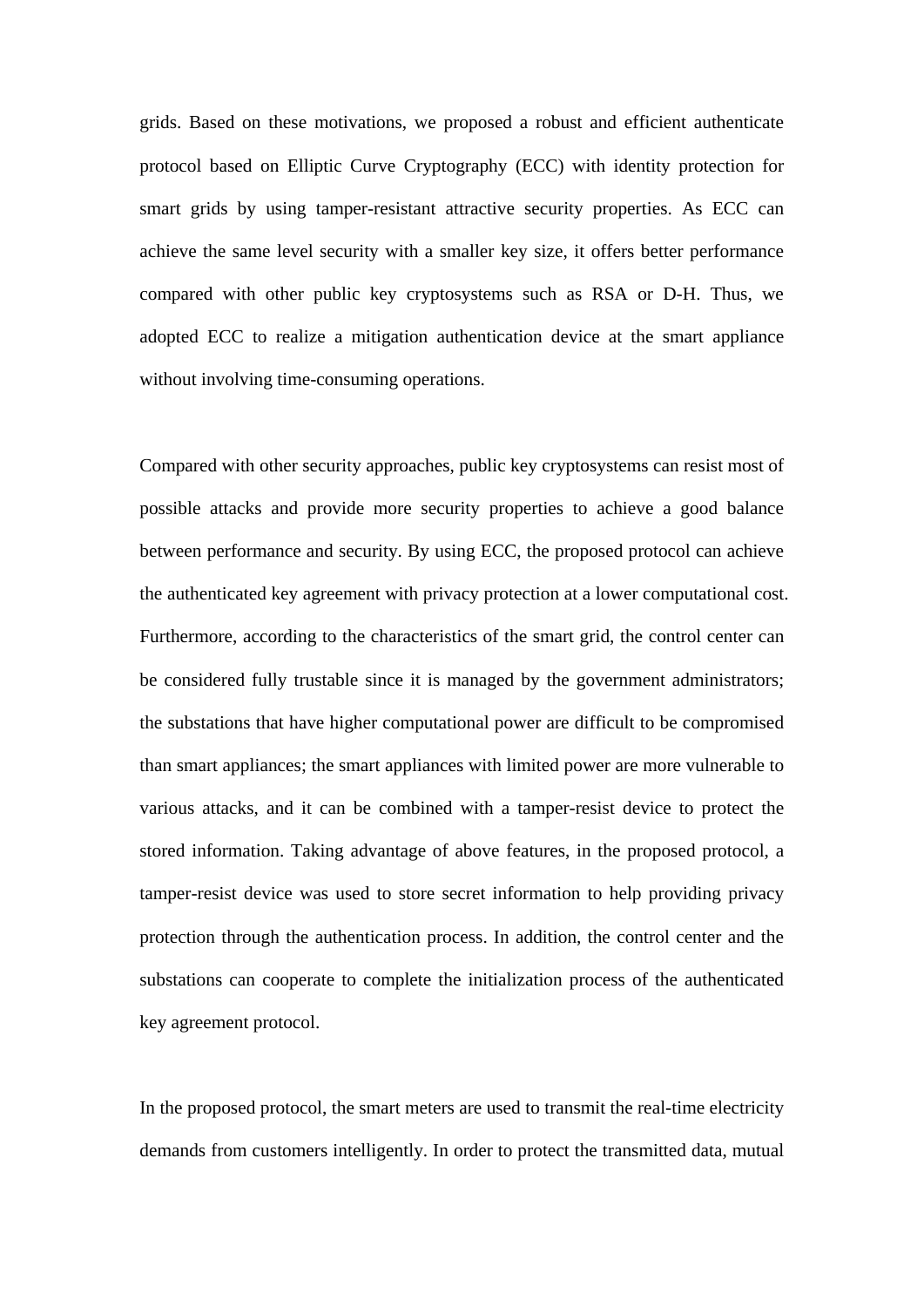authentication and a shared key should be provide to protect the further communication between the substation and the smart appliances. In the proposed protocol, the smart meters could control when the authentication protocol begins and which appliances need to be authenticated. Furthermore, the shared key updating could be realized by restarting the authentication pro- cess and the smart meter could also control the period of key updating during the communication. Therefore, the smart meter could manage the smart devices intelligently during the authentication process. In this paper, our study focused on the design of the authentication protocol with privacy protection, so the intelligent management of smart meters is beyond the scope of our work.

Burrows-Abadi-Needham (BAN) Logic [20] is the first belief logic widely used to formally analyze the completeness of a cryptographic protocol, but it has some limitations [21]. Gong- Needham-Yahalom (GNY) logic [22] is one of the famous extensions to overcome the inherent limitations of BAN; and it has successfully disclosed redundancies or found defects in several protocols. Today, GNY has been used to demonstrate the completeness of several protocols successfully [23]. Therefore, we used the GNY logic to evaluate the security of the proposed protocol in this study.

The rest of this paper is organized as follows. Section 2 briefly describes the Elliptic Curve Cryptosystem. Our newly designed authentication protocol is detailed in Section 3. In Section 4, the completeness of the proposed protocol is proved through Gong-Needham-Yahalom logic. The performance of the proposed protocol is evaluated in Section 5, and the paper is concluded in Section 6.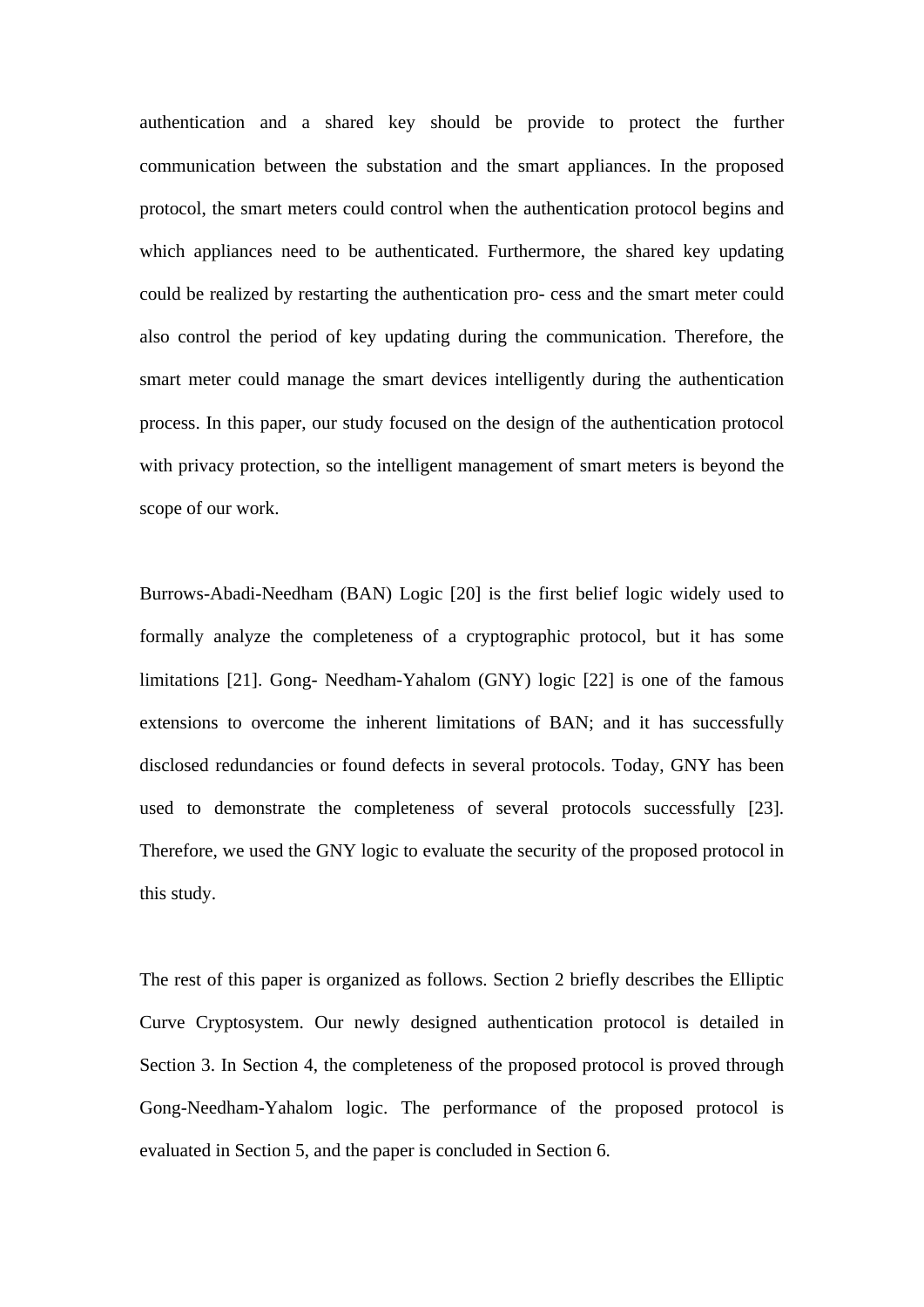#### **Preliminaries**

In this section we briefly introduce the basic concepts of the elliptic curve cryptosystem and the corresponding problems associated with it. We also explain the reason for adopting the elliptic curve cryptography.

ECC has been formally applied to public key cryptosystems since 1986. In an elliptic curve cryptosystem, the elliptic curve equation is defined as the form  $E_p(a,b)$ :  $y^2 = x^3$ +  $ax + b \pmod{p}$  over a prime finite field  $F_p$ , where  $p > 3$ ,  $a, b \in F_p$  and  $4a^3 +$  $27b^2 \neq 0$  (mod *p*). Given an integer  $t \in F_p^*$  and a point  $P \in E_p(a,b)$ , the scalar multiplication *tP* over  $E_p(a,b)$  can be defined as  $tP = P + P + \ldots + P$ (t times) [24]. And the corresponding problems associated with ECC are shown as follows:

Definition 1. Given two points *P* and *Q* over  $E_p(a,b)$ , the elliptic curve discrete logarithm problem (ECDLP) is to find an integer  $t \in 2 F_p^*$  such that  $Q = tP$ .

Definition 2. Given three points *P*, *sP* and *tP* over  $E_p(a,b)$  for *s*;  $t \in 2$   $F_p^*$ , the computational Diffie-Hellman problem (CDHP) is to find the point *stP* over  $E_p(a,b)$ .

Definition 3. Given two points *P* and  $Q = sP + tP$  over  $E_p(a,b)$  for *s*;  $t \in 2 F_p^*$ , the elliptic curve factorization problem (ECFP) is to find two points *sP* and *tP* over *Ep*(*a*,*b*).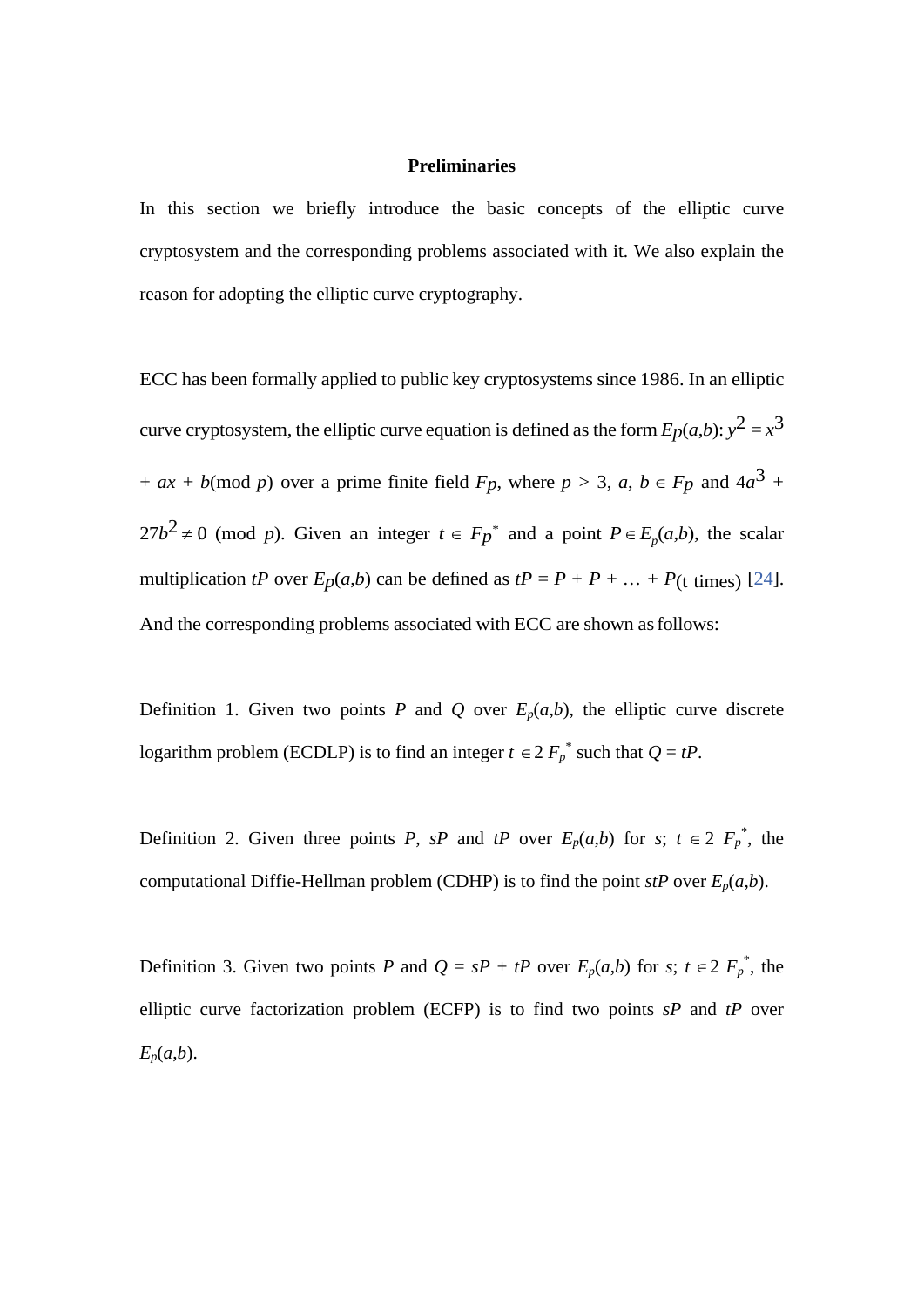We assume that the three problems above are intractable. That is, there is no polynomial time algorithm that can solve these problems with non-negligible probability.

Next, we explain why we adopted ECC to design the authentication protocol for smart grid networks.

1) More complex: Since ECC can be implemented in different ways rather than a single encryption algorithm; it is more complex than RSA. Moreover, the elliptic curve discrete logarithm problem is more difficult to break than the factorization and discrete logarithm problem. Although many researchers have tried to attack ECC, it is still infeasible to break ECC with existing computational resources. Therefore, the security strength of ECC is much stronger than other public key cryptosystems such as RSA or Diffie-Hellman (D-H).

|     | Key length of ECC (bits) Key length of an RSA (bits) | Key lengthratio |
|-----|------------------------------------------------------|-----------------|
| 160 | 1024                                                 | 1:6             |
| 256 | 3072                                                 | 1:12            |
| 384 | 7680                                                 | 1:20            |
| 512 | 15,360                                               | 1.12            |

Table 1. Comparison of the key length between RSA and ECC on the same security level.

2) Smaller key size: as shown in Table 1, compared with RSA, ECC offers equivalent security with smaller key sizes which implies lower power, bandwidth, and computational requirements. These advantages are very important when public-key cryptography is implemented for low power environments.

3) Computational efficiency: ECC is much more efficient than RSA and D-H public proto- cols in terms of computation, since implementing scalar multiplication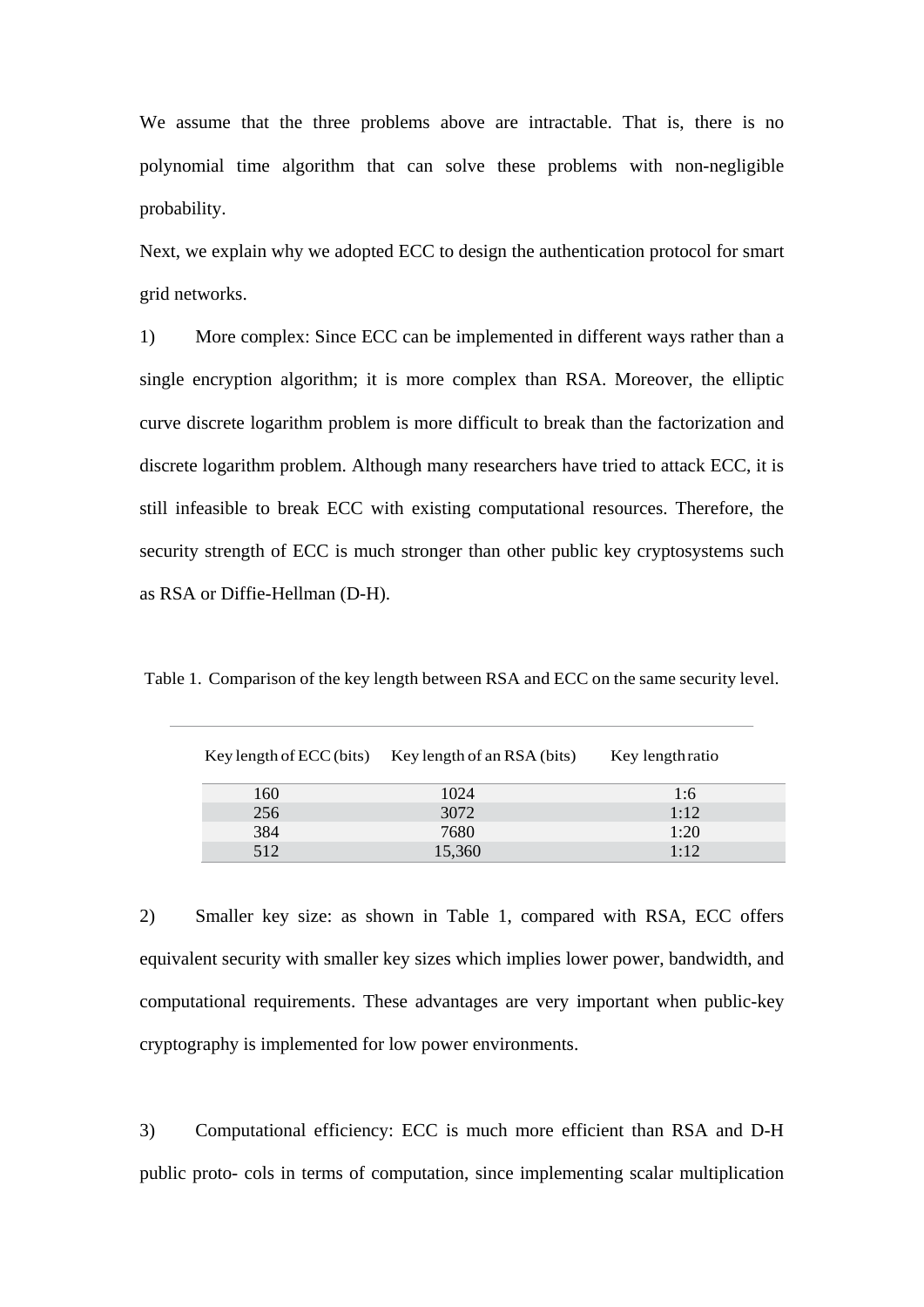in software and hard- ware is much more feasible than performing multiplications or exponentiations in them.

According to above attractive properties of ECC, we chose it to design the proposed robust and efficient authentication protocol for smart grids.

## **Our Proposed Authentication Scheme**

This section details our newly designed authentication protocol based on elliptic curve cryptography for smart grids. Considering the efficiency, ECC version for El-Gamal has been adopted for asymmetric encryption in the proposed protocol where the cycle group used in El-Gamal is taken from elliptic-curve. For the details, please see [24]. There were two phases in the pro- posed protocol: initialization phase and authentication phase. The procedure of our protocol is described in detail as follows:

#### **Initialization phase**

In this phase, several security parameters used for authentication and key agreement are calculated by the control center and the substations.

1) First, an elliptic curve equation  $E_p(a,b)$ :  $y^2 = x^3 + ax + b \pmod{p}$  over a prime finite field  $F_p$  is selected by the control center. Here *a*,  $b \in F_p$  and  $4a^3 + 27b^2 \neq 0$ 0(mod *p*). Next the control center chooses a base point *P* over  $E_p(a, b)$  and writes *P* to the tamper-resistant device of  $U_i$  as well as the substations.

2) The control center allocates an identity  $ID_i$  for each smart appliance  $U_i$  and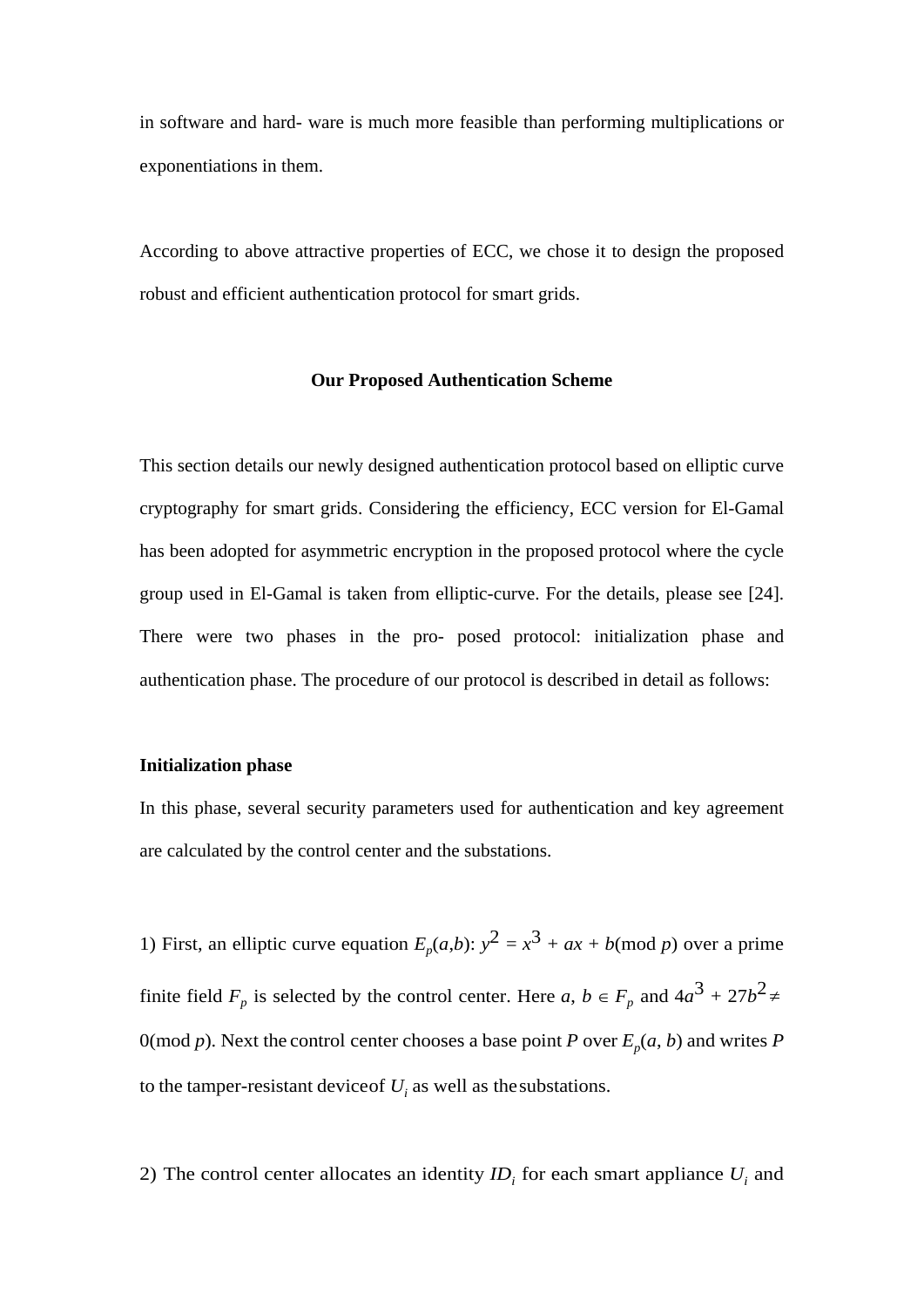preloads  $ID_i$  into the memory of the corresponding tamper-resistant devices. Then the identity  $ID_i$  of smart appliance  $U_i$  is written in an *ID* table by the control center. Next, the control center submits the identity table to the substation over a secure channel and assigns an identity  $SID_j$  for each sub- station  $S_j$ . The substation  $S_i$  stores the identity  $SID_i$  in its memory securely. Finally, a one-way hash function  $h(\cdot)$ :  $\{0,1\}^* \rightarrow \{0,1\}^k$  is selected by the control center. And the substations as well as the tamper-resistant devices store the hash function in their memories.

3) The substation chooses a random integer  $s \in R Z_p^*$  as a secret key for symmetric encryption/ decryption. And then it generates a random integer  $sk < n$  as a private key and computes its corresponding public key  $pk = skP$ , where *n* is the order of the base point *P*. The computed public/ private key pair (*pk*, *sk*) is used for asymmetric encryption/decryption. Then the substation calculates  $C_1 = E_s(ID_i)$  and  $C_2 = SID_jP$ for every smart appliance *Ui* . The system key *s* and the public/private key pair (*pk*, *sk*) are kept secret by the substation. Furthermore, the substation writes the public key *pk* and the pair secret  $(C_1, C_2)$  into each corresponding tamper-resistant device.

If a new smart appliance  $U_j$  wants to incorporate into the smart grid, the control center and the substation should cooperate to complete the initialization of the new appliance. First, the control center allocates a new identity  $ID_i$  for  $U_i$  and records it in the *ID* table. Then it sends the identity of the new smart appliance to the corresponding substation over a secure channel. Having received the message, the substation records the identity in its *ID* table and then computes a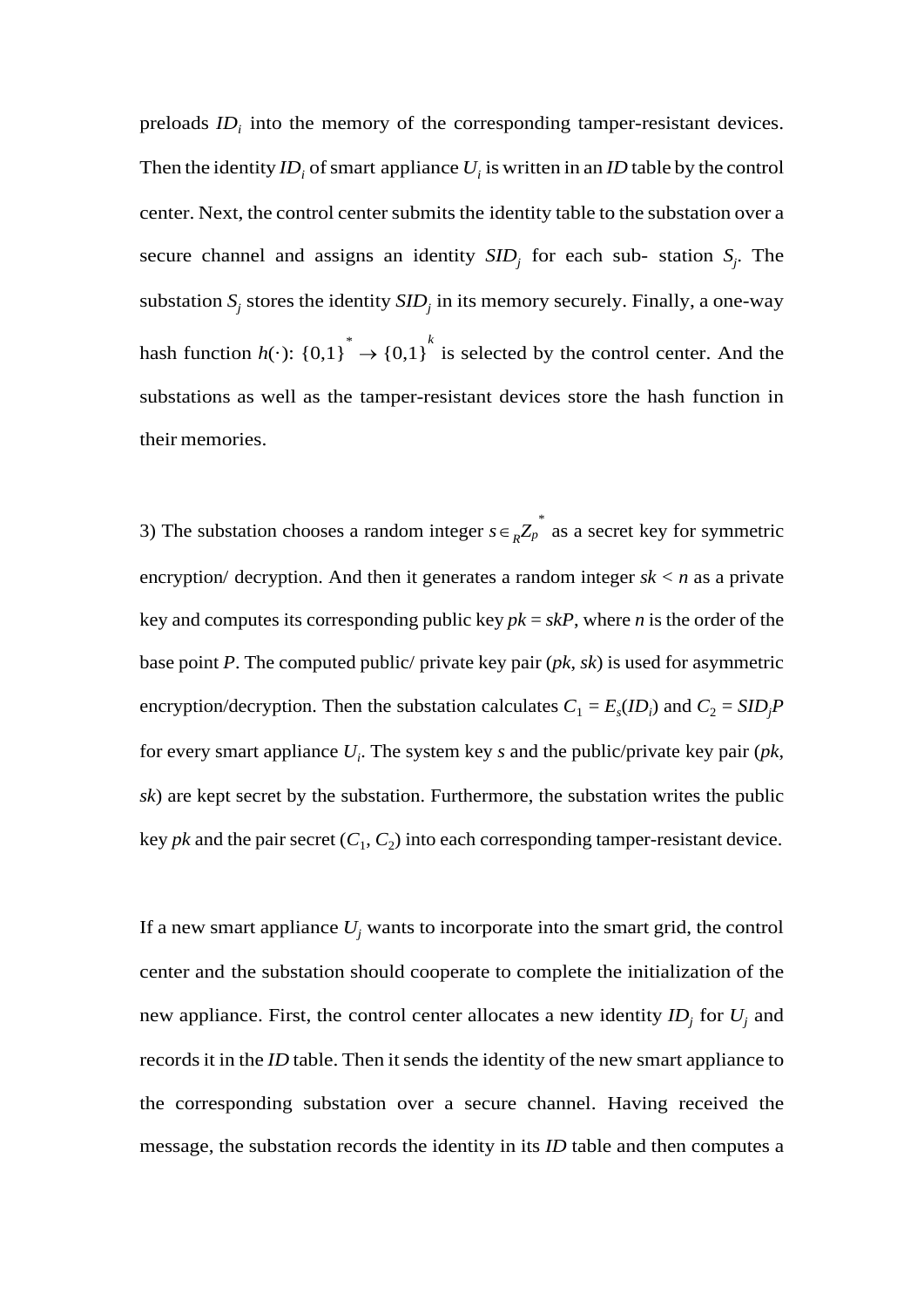secret  $(C_1, C_2)$  for the new smart appliance. Finally, the substation writes the point *P*, the one-way hash function, the identity *IDj* , the public key *pk* and the pair secret  $(C_1, C_2)$  into the tamper-resistant device of  $U_j$  to achieve the initialization of the new smart appliance.

# **Authentication phase**

During the authentication process, the substation and the smart appliance *Ui*  perform the following four steps to realize mutual authentication and key agreement.

1) First, the tamper-resistant device of  $U_i$  selects an integer  $r_1 \in R^{\mathbb{Z}_p}$  randomly to compute  $C_3 = e_{pk} (ID_i || C_1 || r_1)$ , where  $e_{pk} (·)$  denotes the public key encryption function using the substation  $S_j$ 's public key *pk* and  $C_1 = E_s$ (*ID<sub>i</sub>*) is a secret stored in the tamper-resistant device of  $U_i$ . Then, the smart appliance  $U_i$  sends  $C_3 = e_{pk}(ID_i ||)$  $C_1 \parallel r_1$ ) to the substation  $S_j$ .

message  $C_3$  via its private key *sk*. Then, it checks whether  $ID_i$  is valid by 2) In this step, the substation  $S_j$  obtains  $ID_i$ ,  $C_1$  and  $r_1$  by decrypting the receiving matching it in the *ID* table. If not valid, the authentication process stops. Otherwise, the substation  $S_j$  uses the system key *s* to decrypt  $C_1$  and then gets the *ID<sub>i</sub>*. Next, it compares the value of  $ID_i$  in  $C_3$  with that of  $ID_i$  in decrypted message  $C_1$ . If they are not equivalent, the substation terminates the authentication process; otherwise, the substation chooses two random integers  $r_2 \in R Z_p^*$  and  $r_3 \in R Z_p^*$  to calculate the shared session key  $SK = h(r_1 \parallel r_2)$  and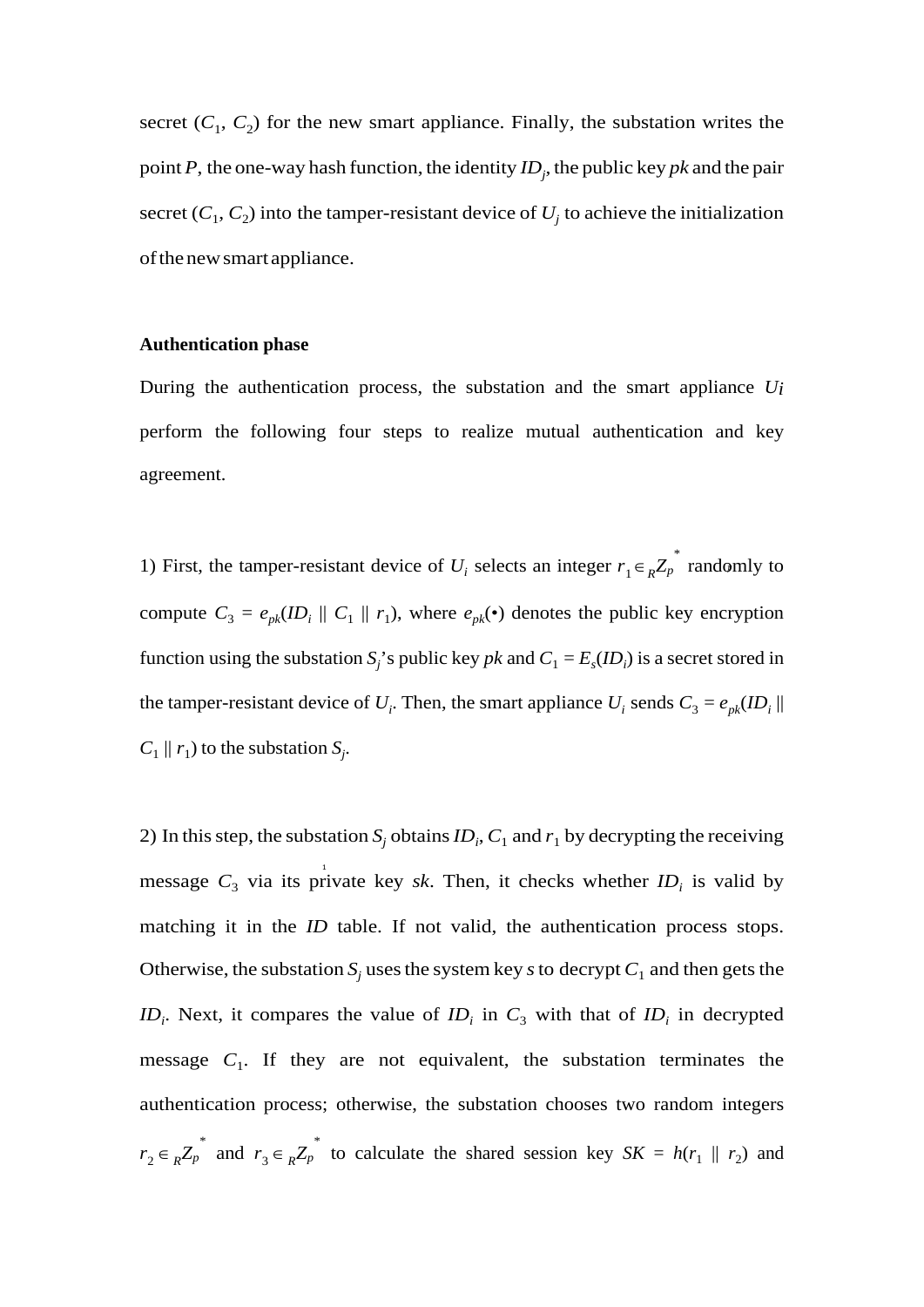authentication message  $C_4 = E_{r_1}$  (*SID<sub>j</sub>*  $|| r_2$ ), where  $E_{r_1}$  (•) denotes the secure symmetric encryption algorithm with the secret key  $r_1$ . Finally, the substation  $S_i$ submits the message  $(C_4, r_3)$  to  $U_i$ .

Here the random integer  $r_3$  needs not be encrypted because it is used to check the freshness of the message only and is not connected with the final session key in any way. Even if the adversary obtained the random integer  $r_3$ , the shared key could not be compromised. Thus, the random integer  $r<sub>3</sub>$  is transmitted in plaintext, and this method has been widely used in authentication protocols to check the freshness of the message.

decrypt  $C_4$  and then obtains  $r_2$  and  $SID_j$ . Then it calculates  $SID_jP$  and checks 3) After receiving the message  $(C_4, r_3)$ , the smart appliance  $U_i$  adopts  $r_1$  to whether the following equation holds  $C_2 = SID_jP$ . If the equation holds, the smart appliance  $U_i$  calculates the shared session key  $SK' = h(r_1 \parallel r_2)$  and the authentication message  $C_5 = h(SK \parallel (r_3 + 1))$ . And then  $U_i$  submits the authentication message  $C_5$  to the substation  $S_j$ . Otherwise, the smart appliance  $U_i$ rejects the message and terminates the authentication process.

4) Upon receiving the message  $C_5$ , the substation  $S_i$  checks whether the value of the received  $C_5$  equals to the value of the computed  $h(SK || (r_3 + 1))$ . If true, the substation  $S_j$  sets *SK* as the shared session key with the smart appliance  $U_i$ ; otherwise, it terminates the authentication process.

In the proposed protocol, if the substation  $D_n$  needs to be changed, it submits all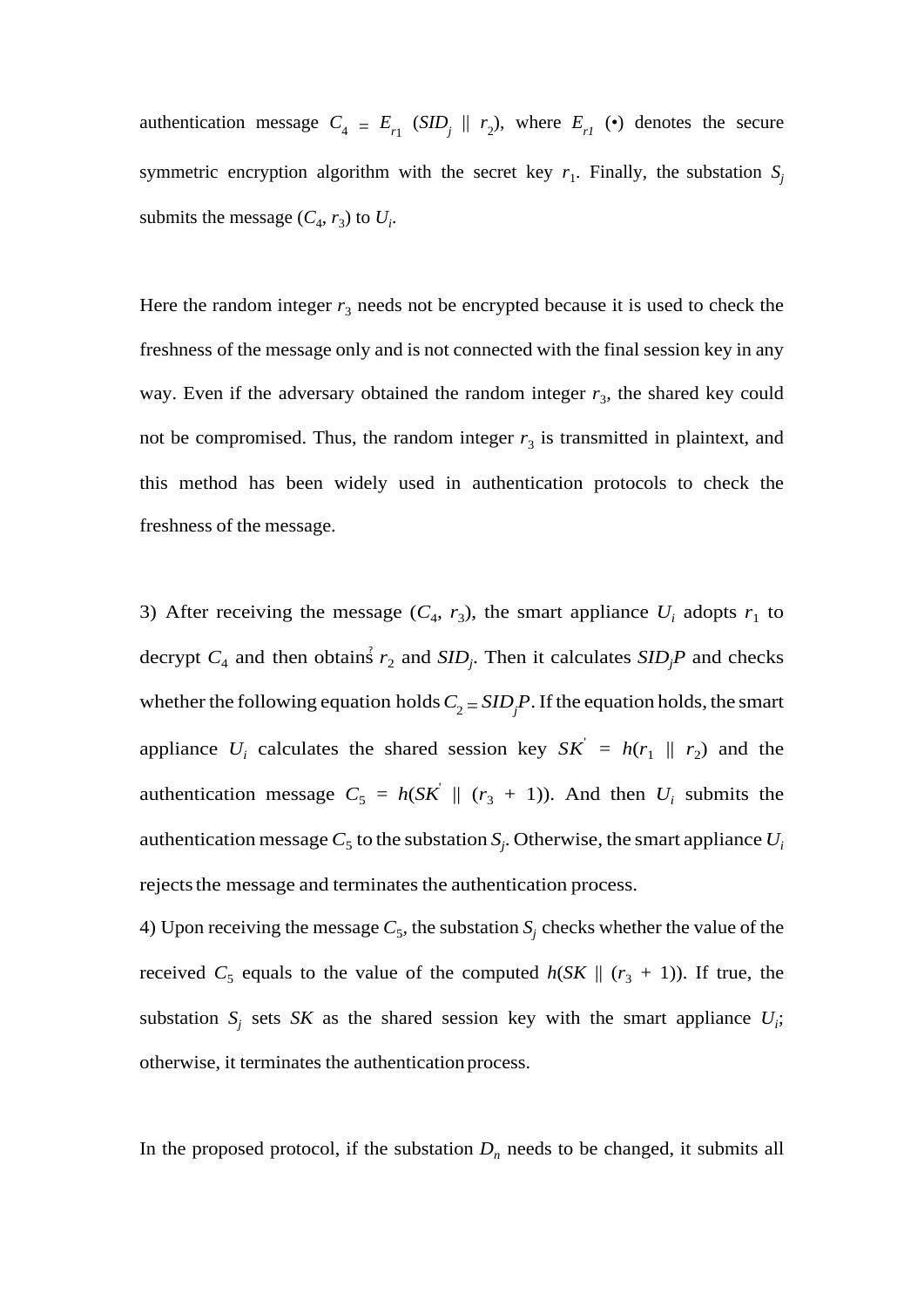the shared keys between itself and corresponding smart appliance to the control center over a secure channel and then deletes the *ID* table and the shared keys from its memory. Next the control center transforms *ID* table including all identities of the smart appliance associated with substation  $D_n$  and all the session keys submitted from  $D_n$  to the new substation  $D_l$  over a secure channel. In addition, the control center also chooses a secure one-way hash function and transforms it to the substation  $D_l$ . After the substation  $D_l$  finishes the initialization procedure, it adopts the corresponding shared key to encrypt the secret information including the pair secret  $(C_1, C_2)$ , the public key *pk* and the hash function. Then the substation  $D_l$ can transmit the secret information securely to the corresponding smart appliance. Consequently, the tamper-resistant devices can update the secret information securely. And the new session key between the new substation  $D_l$ and the smart appliance can be achieved by running the proposed key agreement protocol to realize the secure and easy change of the substation.

In the proposed protocol, instead of preloading the shared key, the secret  $(C_1, C_2)$  as "material" is stored in the tamper-resistant device of the smart appliance to help realize mutual authentication and key agreement. The session key is constructed by two high-entropy random integers chosen by the substation and the smart appliance freely, and the session key varies in each authentication and key agreement process, that is, the secret  $(C_1, C_2)$  is not connected with the final computed session key. Thus, even the secret  $(C_1, C_2)$  stored in the tamper-resistant device was compromised, the session key would not be leaked and the adversary could not obtain the information transmitted between the smart appliance and the substation encrypted by the session key. Under this case, if the secret  $(C_1, C_2)$  was compromised, the message relayed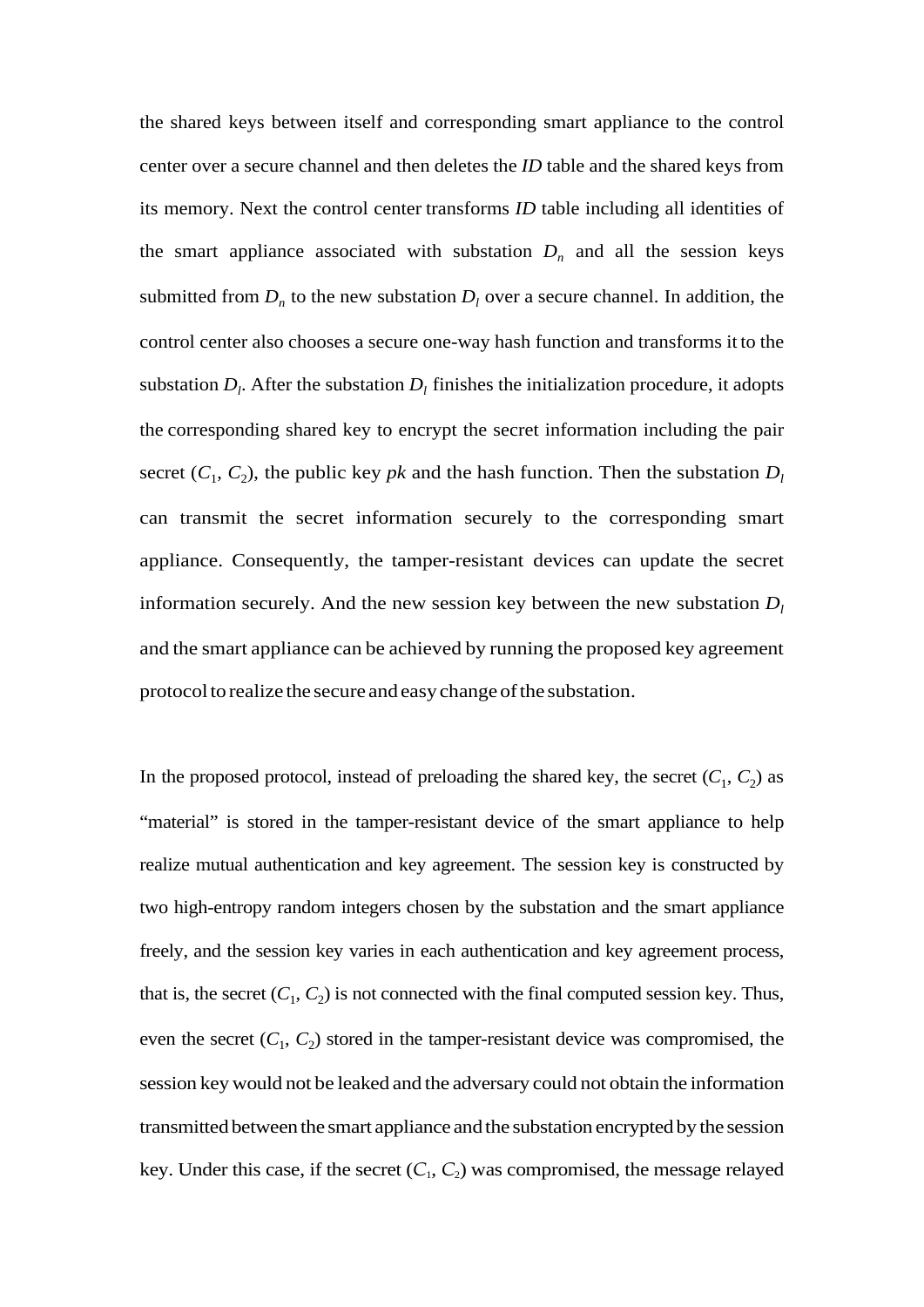between the smart appliance and the substation would not be exposed to the adversary. On the contrary, if the shared key was preloaded into a tamper-resistant device, the adversary could launch the capture attack to obtain the shared key, and then could use it to decrypt the message communicated between the smart appliance and the substation. In addition, the solution of preloading the shared key requires the substation storing the shared keys for each smart appliance. Once the substation was compromised by the adversary, all the shared keys would be revealed. Furthermore, the associated problems of shared key updating and maintaining make this security measure hard to scale up.

# **Security Analysis**

Burrows-Abadi-Needham Logic [20] is the first belief logic which has been widely used to formally analyze the completeness of protocols. A great effort has been put into overcoming its limitations [21]. Gong-Needham-Yahalom (GNY) logic [22] is one of these extensions. And it has successfully disclosed redundancies or found defects in several protocols. Therefore, we adopted the GNY logic to evaluate the security of our proposed protocol.

In this section, some formulae and statements used in the GNY logic are introduced first; then the goals and the assumptions of the proposed protocol are set; finally the GNY logic is adopted to prove that the proposed protocol is valid and practical.

# **Formulae and statements**

In the GNY logic, a formula is a name used to refer to a bit string, which has a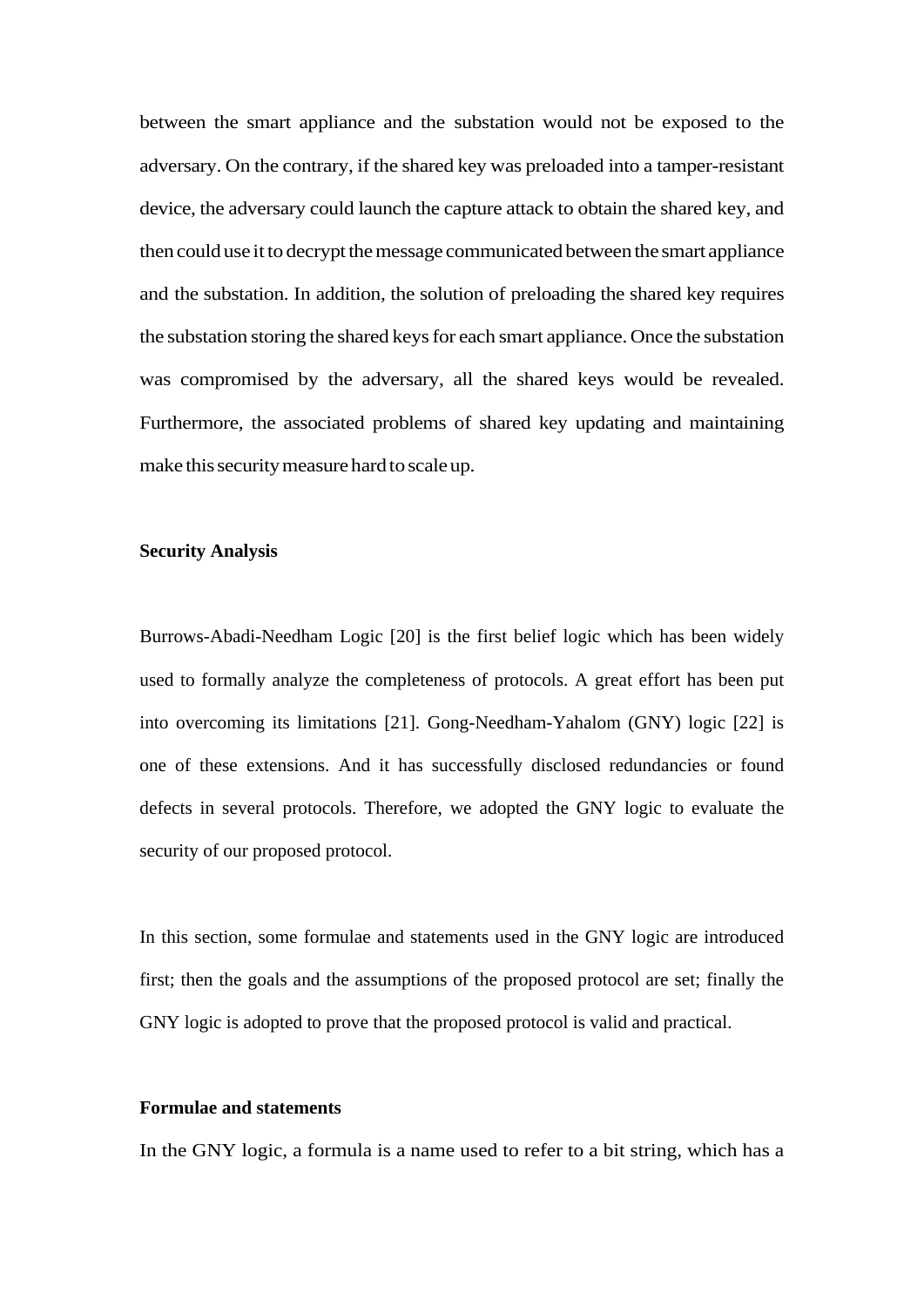particular value in a run [22]. In order to describe the GNY logic, first let symbols *X* and *Y* range over formulae. Then, some formulae used in our authentication proof are introduced and the complete list of all logical postulates is described in [22].

1. (*X*, *Y*): conjunction of two formulae *X* and *Y.*

2.  $\{X\}_K$  and  $\{X\}_K^{-1}$ : symmetrically encrypt and decrypt *X* with the key *K*.

3.  $\{X\}_{+K}$  and  $\{X\}_{-K}$ : asymmetrically encrypt and decrypt *X* with the public key  $+K$  and the private key -*K*.

4. *h*(*X*): a one-way function of *X*.

5. \* *X*: *X* is not originated here.

3.  $\{X\}_{+K}$  and  $\{X\}_{-K}$ : asymmetrically encrypt and decrypt *X* with the public key  $+K$  and the private key -*K*.

4. *h*(*X*): a one-way function of *X*.

5. \* *X*: *X* is not originated here.

A basic statement reflects some property of a formula. Let symbols *P* and *Q* be principals. The following are statements used in our authentication proof.

1.  $P \triangleleft X$ : *P* is told formula *X*.

2.  $P \ni X : P$  possesses formula *X*.

3.  $P \sim X$ : *P* once conveyed formula *X*.

4.  $P \equiv \#(X)$ : *P* believes that *X* is fresh.

5.  $P \equiv \phi(X)$ : *P* believes that *X* is recognizable.

6.  $P \equiv P \longleftrightarrow Q$ : *P* believes that *S* is a suitable secret for *P* and *Q*.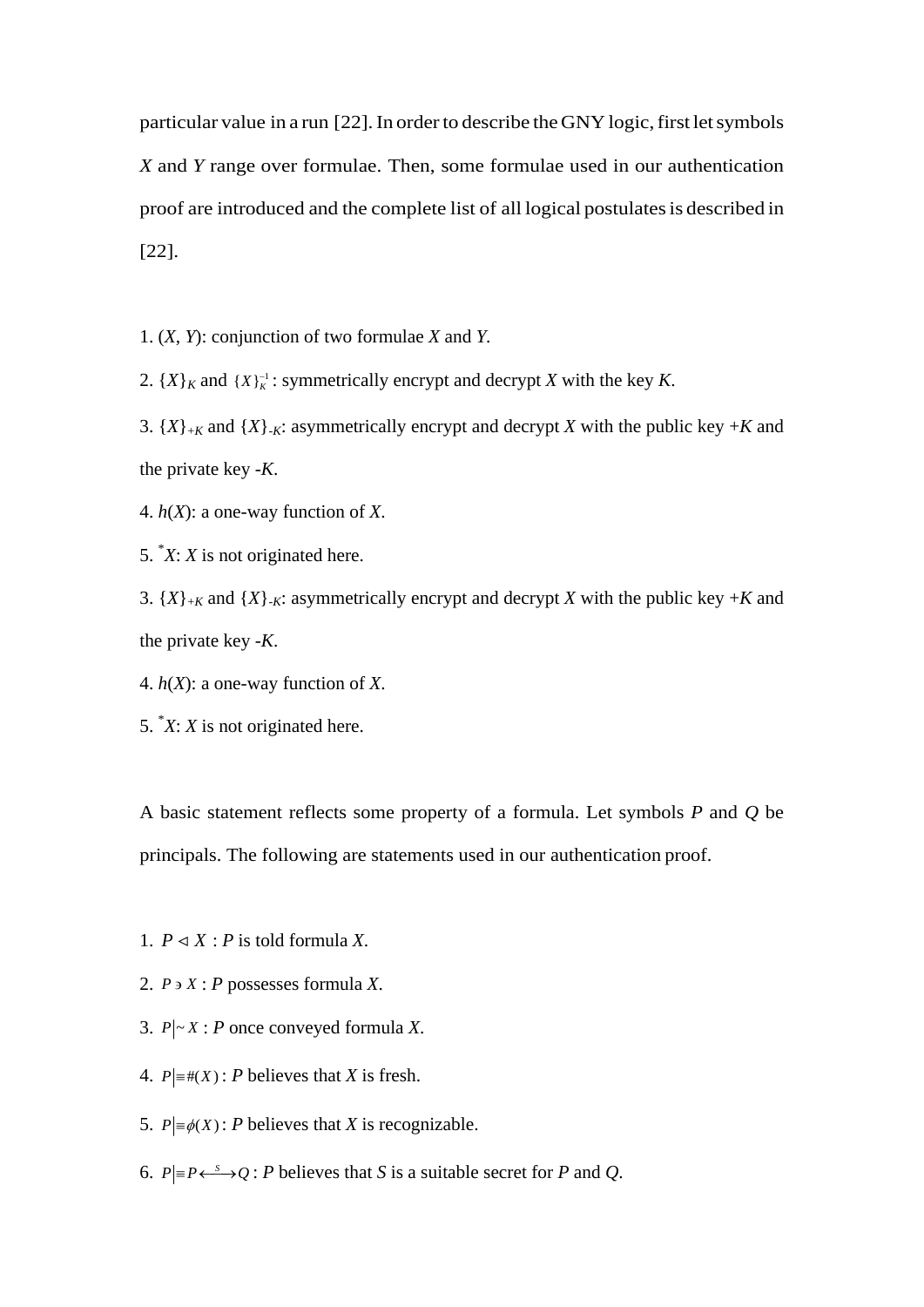7.  $P \rvert \Rightarrow X : P$  has jurisdiction over *X*.

8.  $P \triangleleft X : P$  is told that a formula *X* which did not convey previously in the current run.

# **Protocol descriptions and goals**

In this subsection, some notations are changed to fit the GNY logic and the proposed protocol are transformed into the form of  $P \rightarrow Q$ :(*X*). In addition, the server's private key is denoted as  $-K$  and the corresponding public key is denoted as  $+K$ .

- 1.  $U \rightarrow S : (\{ {ID}_{i} || {ID}_{i} \}_{i} || c \}_{k} )$
- 2.  $S \to U : (\{SID_{i} || d\}_{c}, r)$
- 3.  $U \to S : (h(h(c||d) || (r+1)))$

Next, our goals which consist of three aspects are described in detail.

# (1) Message content authentication

Goal 1: *S* believes the message in the first run is recognizable.

$$
S \equiv \phi\{ID_i \left\| {ID_i} \right\}, \left\| c \right\}_{A}
$$

Goal 2: *U* believes the message in the second run is recognizable.

$$
U = \phi(\{SID_j \, \big| d\}_c, r)
$$

Goal 3: *S* believes the message in the third run is recognizable.

$$
S \big| = \phi(h(h(c||d)||(r+1)))
$$

(2) Message origin authentication

Goal 4: *U* believes *S* conveyed the message in the second run.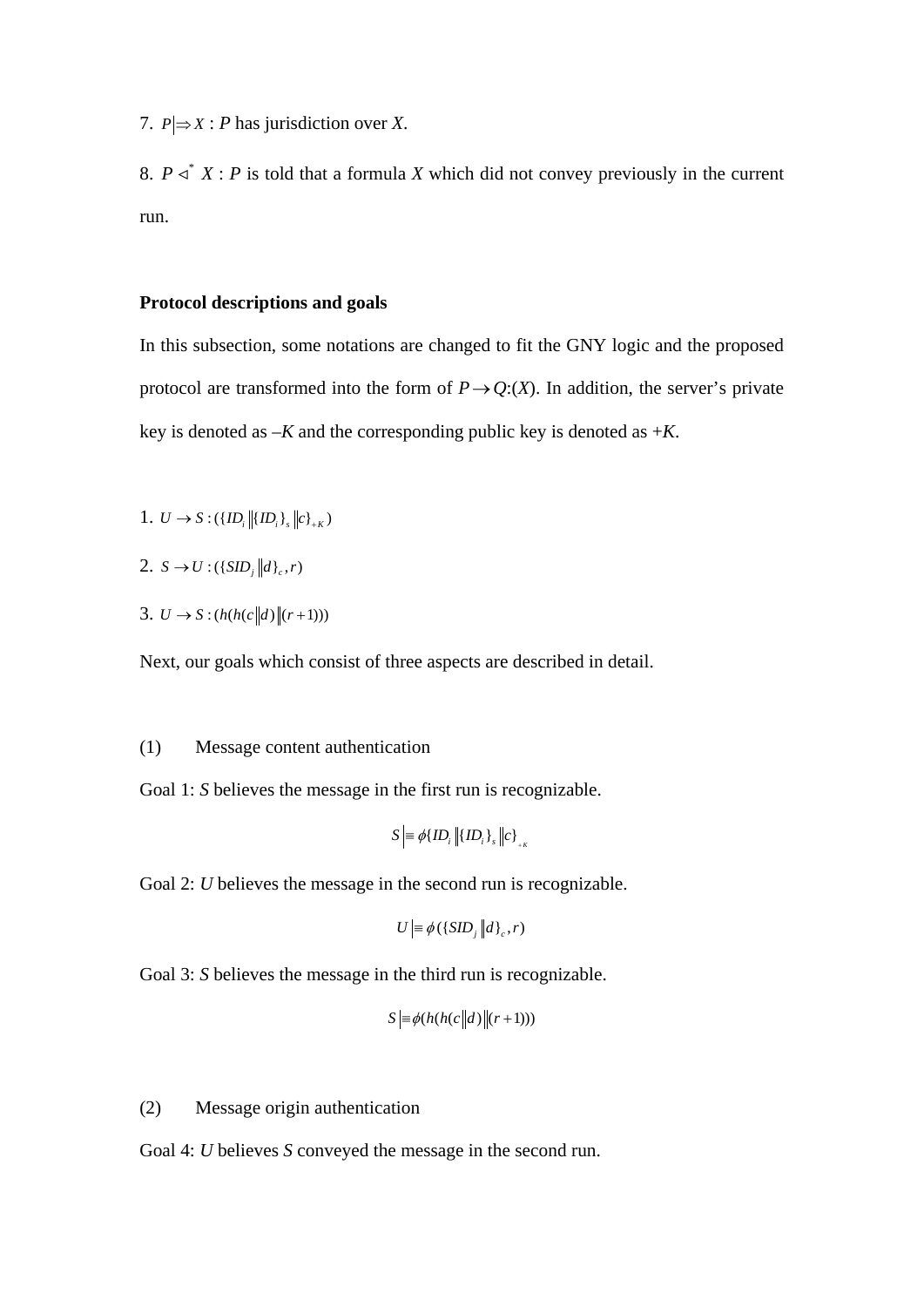$$
U = S \left| \sim \left\{ SID_{i} \right\} \left| d \right\}_{c}
$$

Goal 5: *S* believes *U* conveyed the message in the third run.

$$
S = U \left| \sim h(h(c||d)) \right| (r+1))
$$

## (3) Session key material establishment

Goal 6: *U* believes that *S* believes that *SK* is a secret shared between *U* and *S*.

$$
U \Big| = S \Big| = U \longleftrightarrow^{SK} S
$$

Goal 7: *U* believes that *SK* is a secret shared between *U* and *S*.

$$
U \equiv U \leftarrow \xrightarrow{SK} S
$$

Goal 8: *S* believes that *U* possesses *SK*.

 $S \equiv U \ni SK$ 

Goal 9: *S* believes that *U* believes that *SK* is a secret shared between *U* and *S*.

$$
S \equiv U \equiv U \longleftrightarrow^{SK} S
$$

## **Assumption list**

In this subsection, some assumptions are made as follows:

1. The secret key *s* is generated by *S* in the proposed protocol, so *S* possesses *s*. *S* also possesses the private key  $-K$  and the public key  $+K$ .

$$
S \ni s, S \ni +K, S \ni -K
$$

2. Since *S* keeps the identity table, *S* believes that  $ID_i$  is recognizable.

$$
S \geq \phi(ID_i)
$$

3. Since *U* stores  $V_2 = SID_iP$  secretly and holds the base point *P*. Then *U* can check the *SIDj* and believes that *SIDj* is recognizable.

$$
U\Big|\equiv \phi(SID_j)
$$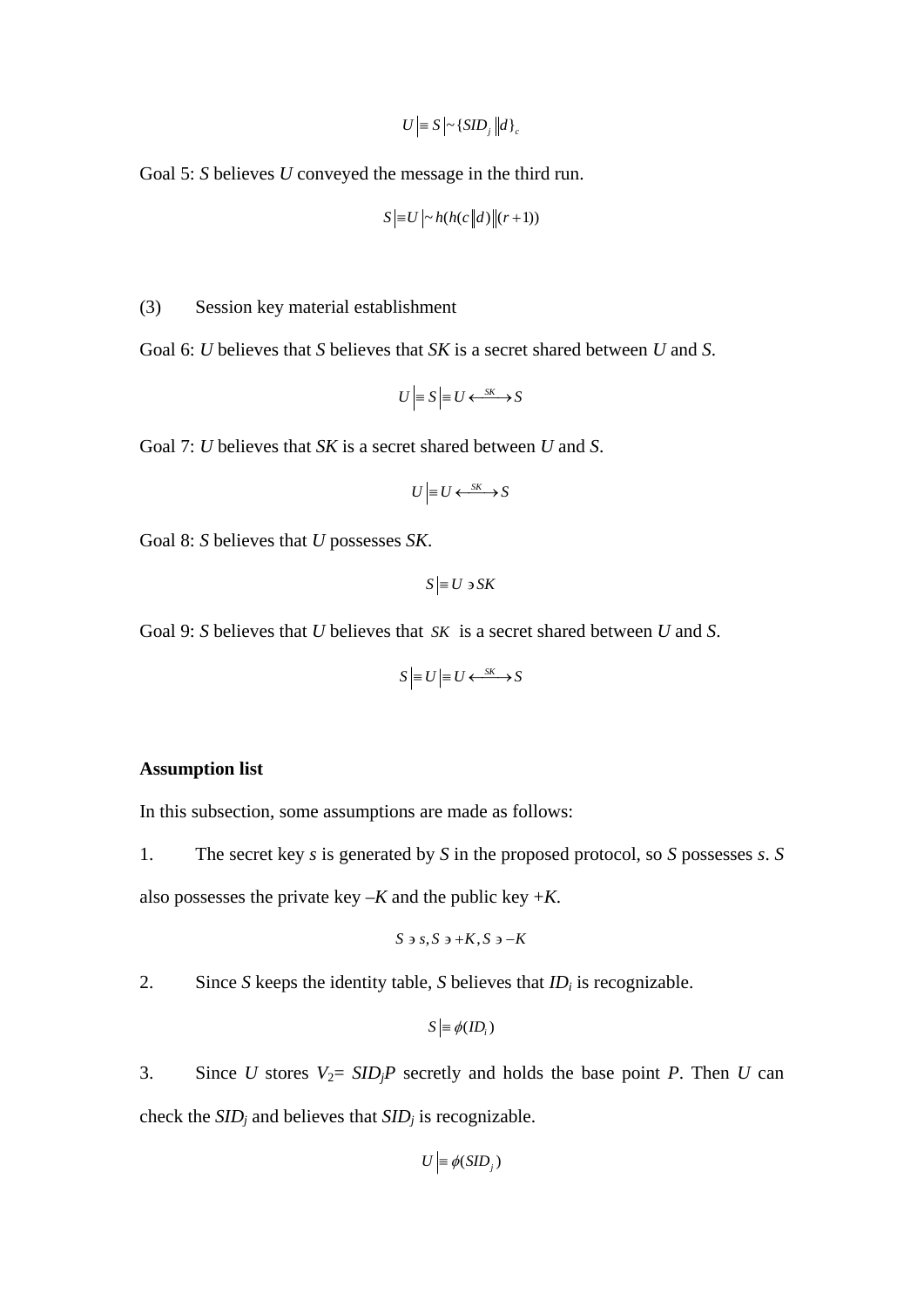4. The random integer *c* is generated by *U* in the protocol, so *U* possesses *c* and believes that *c* is fresh. *U*  $\rightarrow$  *c*, *U*  $\equiv$  #(*c*)

5. The random integer *c* is generated by *U* as part of the temporal session key in the current run. So, we assume that *U* believes *c* is a suitable secret for himself and *S*.

$$
U \Big| = U \longleftrightarrow S
$$

6. The random integer *r* and *d* are generated by *S* in the protocol, so *S* possesses *r*  and *d*, and believes that *r* is recognizable and *d* is fresh.

$$
S \ni r, S \models \phi(r), S \ni d, S \models \#(d)
$$

7. The *SK* generated by *S* is a temporal session key in the current run. So we assume that *S* believes that *SK* is a suitable secret between itself and *U*.

$$
S \models S \longleftrightarrow^{SK} U
$$

8. *U* believes that the server *S* is an authority on generating a suitable session key material *SK* shared between *U* and *S*.

$$
U \models S \middle| \Rightarrow U \leftarrow \xrightarrow{SK} S
$$

# **Authentication proof using GNY logic**

In this subsection, we adopt the GNY logic to analyze our protocol. A complete list of all logical postulates and the index in the list is provided [22], such as (*T*1, *P*1), to show how to achieve the goals.

(1) The first run:

$$
S = \phi(ID_i), S \ni s
$$
  

$$
S = \phi(ID_i], S = \phi(ID_i || \{ID_i\}_s || c)
$$
 (R1, R2)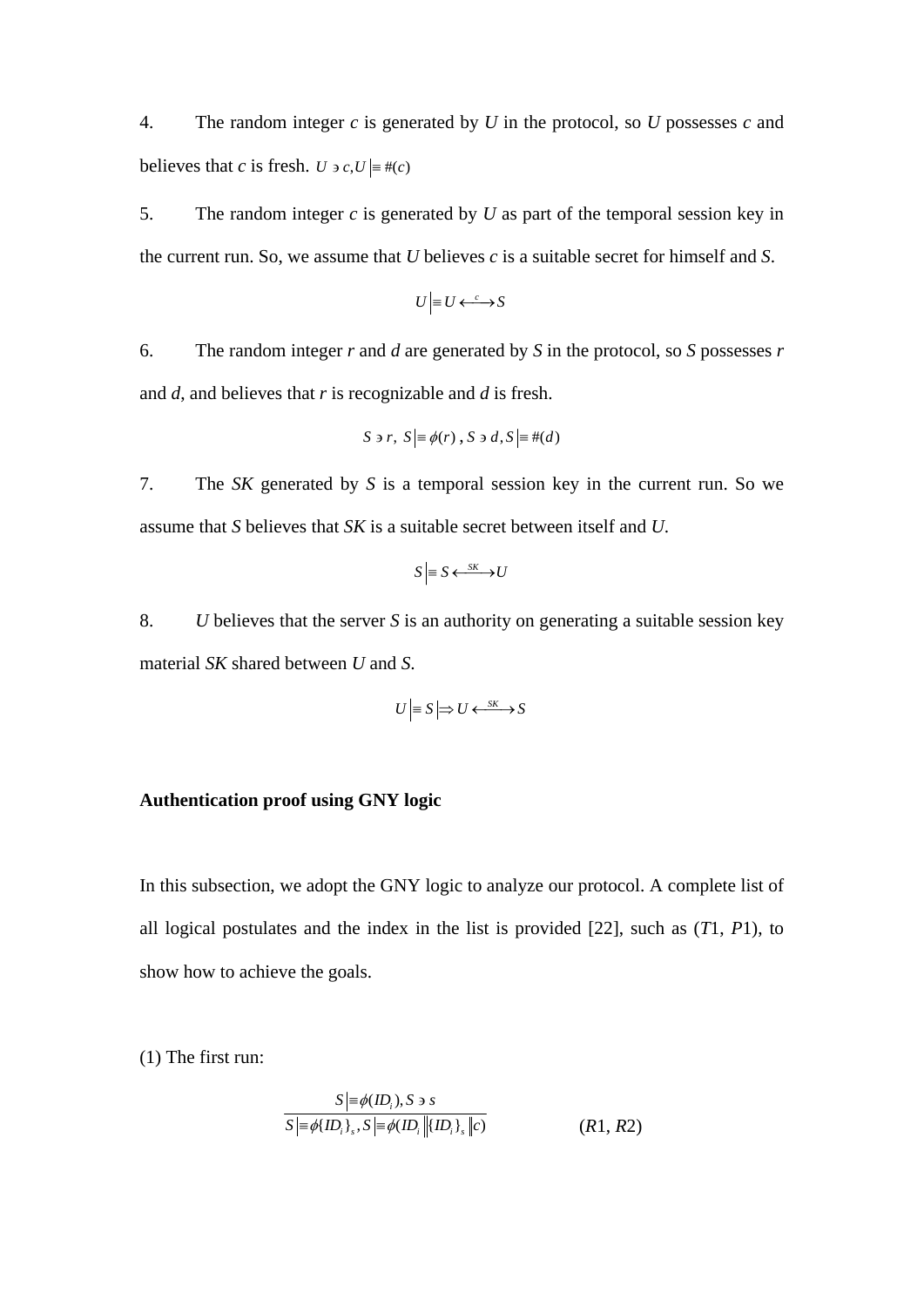If *S* believes that *IDi* is recognizable and *S* possesses the key *s*, then *S* is entitled to believe that the encryption of  $ID_i$  with the key  $s$  is recognisable and then the formula  ${ID_i$   ${IID_i}$ ,  ${c}$  is also recognizable.

$$
S \geq \phi(ID_i \| \{ ID_i \}_s \| c), S \ni + K
$$
  
\n
$$
S \geq \phi \{ ID_i \| \{ ID_i \}_s \| c \}_{+K}
$$
  
\n(R3)

If *S* believes  $\langle ID, \|(ID_i)\|_c$  is recognizable and *S* possesses a public key  $+K$ , then it believes that the encryption  ${ID_i \| {ID_i}_s \| c}_{t,k}$  is recognizable. Therefore, in the proposed protocol, the server *S* can recognize the message  ${ID_i|[ID_i]_s||c]}_r$  in the first run. (Goal 1)

(2) The second run:

$$
U \mid \equiv \phi(SID_j), U \ni c
$$
  

$$
U \mid \equiv \phi(SID_j \mid d), U \mid \equiv \phi(SID_j \mid d)_c
$$
  
(R1, R2)

If *U* believes that  $SID_j$  is recognizable, then *U* is entitled to believe that the formula  $(SID_j || d)$  of which  $SID_j$  is a component, is recognizable. Since *U* possesses *c*, it also believes that the encryption  $\{ SID_i || d \}$  is recognizable.

$$
\frac{S|\equiv\phi\{SID_j\|d\}_{c}}{S|\equiv\phi(\{SID_j\|d\}_{c},r)}
$$
\n(R1)

If *S* believes { $SID_i || d$ }<sub>c</sub> is recognizable, then it is entitled to believe that ({ $SID_i || d$ }<sub>c</sub>, *r*), of which  $\{SID_j || d\}_c$  is a component, is recognizable. So, we can conclude that in the proposed protocol, *U* can recognize the message  $(\{SID_j | d\}_c, r)$  in the second run. (Goal 2)

$$
U < \, ^{\ast} \{SID_j \, \left\| d \right\}_c, U \ni c, \quad \frac{U \left| \equiv U \leftarrow ^{\mathcal{C}} S, U \left| \equiv \phi(SID_j \, \left\| d \right), U \right| \equiv \#(c)}{U \left| \equiv S \right| \sim \{SID_j \, \left\| d \right\}_c, U \left| \equiv S \ni c \right.} \tag{I1}
$$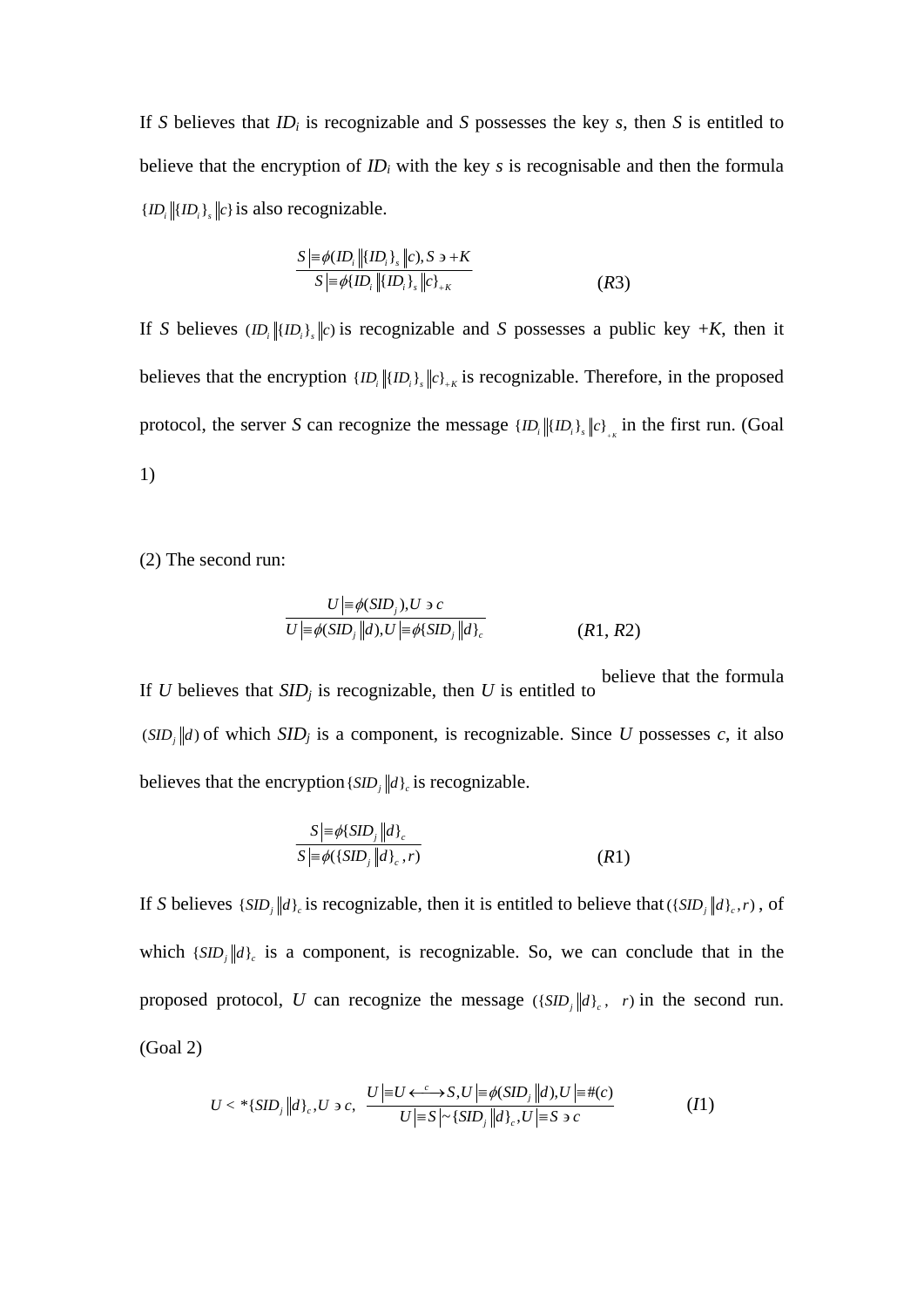If the following five conditions hold: 1) *U* receives the formula  $(SID_i||d)$  encrypted with the key *c* and marked with a not-originated-here mark; 2) *U* possesses *c*; 3) *U* believes that *c* is a suitable secret for itself and *S*; 4) *U* believes that the formula ( $SID$ , |d) is recognizable; and 5) *U* believes that *c* is fresh. Then *U* is entitled to believe that 1) *S* once conveyed (*SID*,  $\|d$ ) encrypted with *c* and 2) *U* believes that the *S* possesses *c*. (Goal 4)

According to the GNY logic, we assume that  $U \neq S \Rightarrow S \neq^*$ , that is, *U* believes that *S* is honest and competent, and then we can deduce the following statement:

$$
U \leq S \Rightarrow S \geq^*, U \leq S \sim (\{SID_j || d\}, r)
$$
  
\n
$$
\sim S \geq U \leftarrow \{SK \rightarrow S\}, U \geq \#(\{SID_j || d\}, r)
$$
  
\n
$$
U \geq S \geq U \leftarrow \{SK \rightarrow S\}
$$
  
\n
$$
(J2)
$$

If *U* believes that *S* is honest and competent; and *U* receives a message ({ $SID_j || d$ },  $r$ ) ~>  $S = U \leftarrow S^K$  >  $S$ ), which it believes *S* conveyed, then *U* ought to believe that *S* really believes  $U \leftarrow \frac{SK}{S}$ . Therefore, *U* believes that *S* believes that *SK* is a suitable secret between *U* and *S*. (Goal 6)

$$
\frac{U| = S | \Rightarrow U \longleftrightarrow^{SK} S, U | = S | = U \longleftrightarrow^{SK} S}{U | = U \longleftrightarrow^{SK} S} \tag{J1}
$$

If *U* believes that *S* is an authority on the statement  $U \leftarrow S K \rightarrow S$  and *S* believe in  $U \leftarrow S(K)$ , then *U* ought to believe in  $U \leftarrow S(K)$  as well. So, *U* believes that *SK* is a suitable secret between *U* and *S*. (Goal 7)

(3) The third flow:

$$
\frac{S < \{ID_i\} \left\| \{ID_i\}_s \right\| c \}_{k,K}, S \ni -K
$$
\n
$$
S < \{ID_i \left\| \{ID_i\}_s \right\| c \}, S < c
$$
\n
$$
(T3, T4)
$$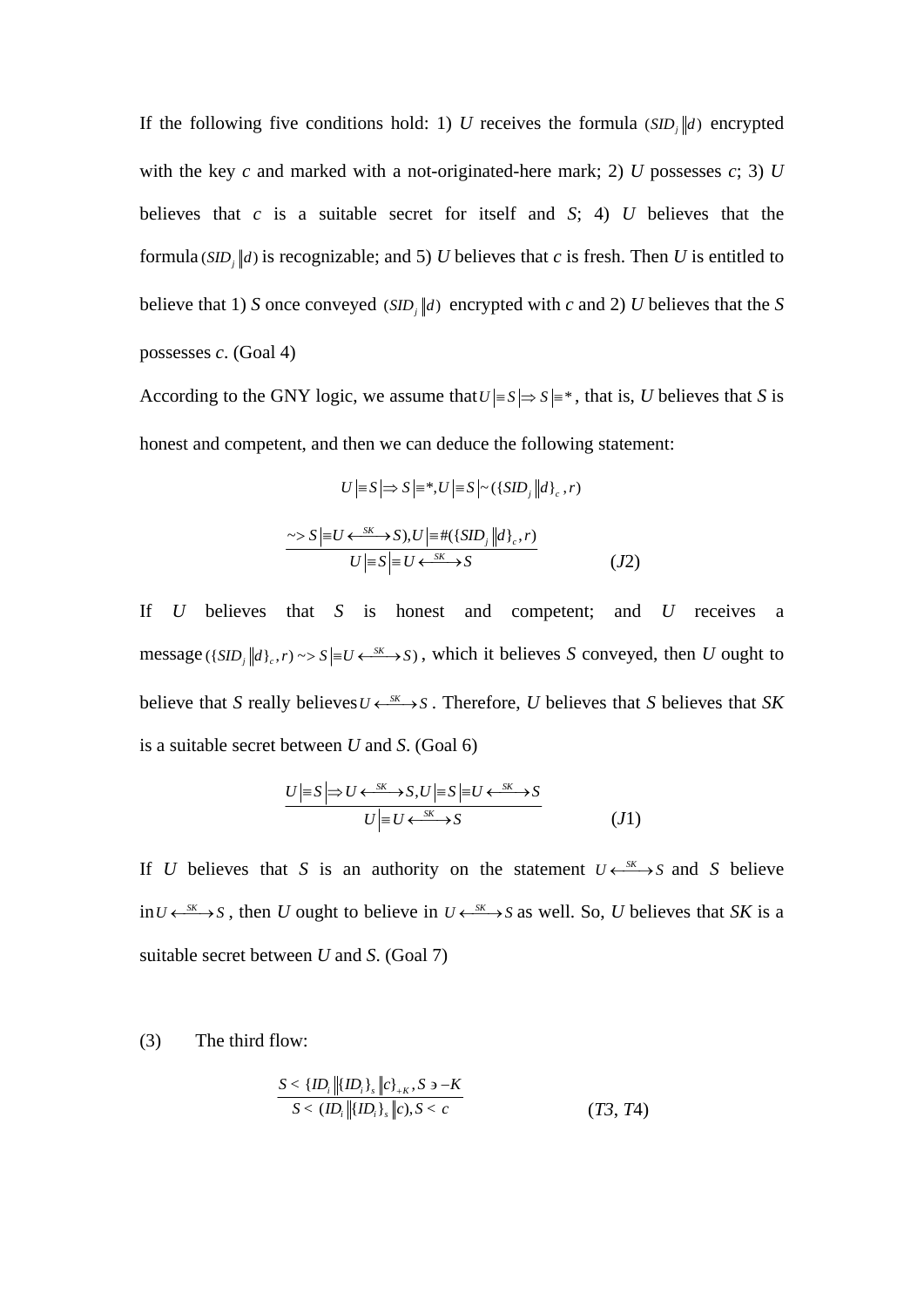If *S* is told a formula  $\langle ID_i | \langle ID_i \rangle$ ,  $\langle C \rangle$  encrypted with the public key  $+K$  and it possesses the corresponding private key  $-K$ , then it is considered to have been told the decrypted contents of that encrypted formula. And it has also been told *c* as the formula's components.

$$
\frac{S < c, S \ni d, S \ni r}{S \ni c, S \ni (c||d), S \ni h(c||d), S \ni (r+1)} \qquad (P1, P2, P4)
$$

If *S* is told *c*, it is capable of possessing *c*. And if *S* also possesses *d*, it is capable of possessing  $(c||d)$  and  $h(c||d)$ . For the same reason, if *S* possesses *r* then it possesses  $(r+1)$ .

$$
\frac{S \ni h(c||d), S \ni (r+1)}{S \ni (h(c||d)||(r+1))}
$$
\n
$$
(P2)
$$

If *S* possesses  $h(c||d)$  and  $(r+1)$ , then it possesses  $(h(c||d)||(r+1))$  as well.

$$
S \equiv \phi(r)
$$
  

$$
S \equiv \phi(h(c||d)||(r+1))
$$
 (R1)

If *S* believes that *r* is recognizable, then *S* believes that  $(r+1)$  is recognizable and  $(h(c \oplus d) \| (r+1))$ , of which  $(r+1)$  is a component, is also recognizable.

$$
S \geq \phi(h(c||d)||(r+1)), S \ni (h(c||d)||(r+1))
$$
  

$$
S \geq \phi(h(h(c||d)||(r+1))
$$
 (R5)

If *S* believes that  $(h(c||d)||(r+1))$  is recognizable and it also possesses  $(h(c||d)||(r+1))$ , and then it is entitled to believe that  $h(h(c||d)||(r+1))$  is recognizable. So, we can say that *S* believes that the message  $h(h(c||d)||(r+1))$  in the third run is recognizable. (Goal 3)

$$
S \equiv \#(d), S \ni (c||d)
$$
  
\n
$$
S \equiv \#(c||d), S \equiv \#(h(c||d))
$$
  
\n(F1, F10)

If *S* believes *d* is fresh then it is entitled to believe that  $h(c||d)$  is fresh. And then if *S* also possesses  $(c||d)$ , it is entitled to believe that  $h(c||d)$  is fresh.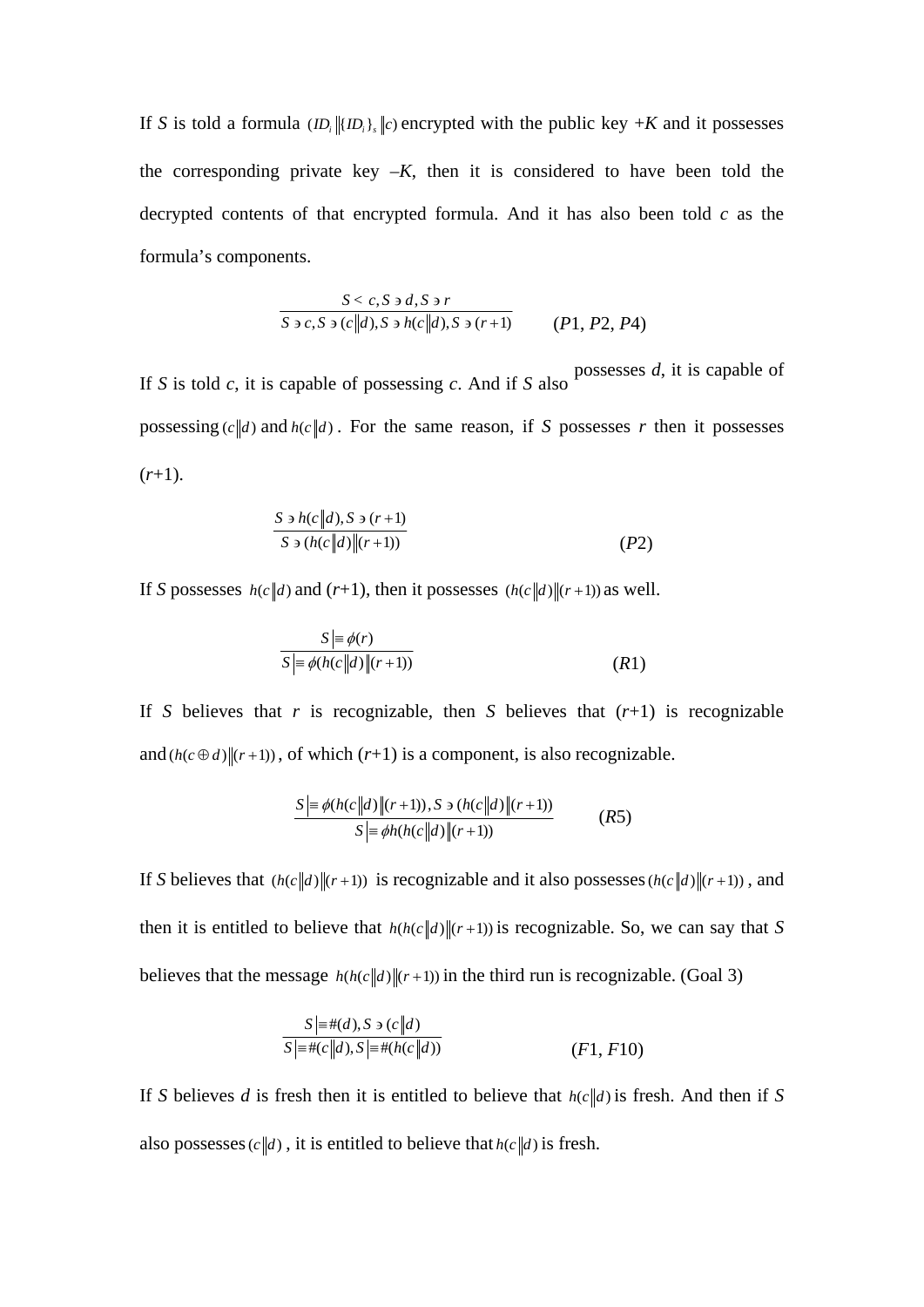$$
S < *h((r+1), < SK >,
$$

$$
S \ni ((r+1), SK), S \mid \equiv S \leftarrow^{SK} \rightarrow U, S \mid \equiv \#(SK)
$$
  

$$
S \mid \equiv U \mid \sim ((r+1), < SK >), S \mid \equiv U \mid \sim h((r+1), < SK >)
$$
 (I3)

If all of the following conditions hold: 1) *S* receives a formula consisting of a one way function of  $(r+1)$  and *SK* marked with a not-originated-here mark; 2) *S* possesses  $(r+1)$ and *SK*; 3) *S* believes *SK* is a suitable secret for itself and *U*; 4) *S* believes that *SK* is fresh. Then *S* is entitled to believe that *U* once conveyed ((*r*+1), *SK*) and  $h(h(c||d)||(r+1))$  .Therefore, we can say that *S* believes that the message  $h(h(c||d)||(r+1))$  in the third run of the proposed protocol is conveyed from *U*. (Goal 5)

$$
S\left|\equiv U\right|\sim ((r+1), SK), S\left|\equiv\#(SK)\right>
$$
  

$$
S\left|\equiv U\right|\sim SK, S\left|\equiv U\right\rangle \ge SK
$$
 (16, 17)

If *S* believes that *U* once conveyed the formula  $((r+1), SK)$ , then it is entitled to believe that *U* once conveyed *SK.* And if *S* also believes that *SK* is fresh, then it is entitled to believe that *U* possesses *SK*. Therefore, *S* believes that *SK* is possessed by *U*. (Goal 8)

According to the GNY logic, we assume that  $U \neq S \Rightarrow S \neq^*$ , that is, *S* believes that *U* is honest and competent, and then we can deduce the following statement:

$$
S \equiv U \Longrightarrow U \equiv *, S \equiv U \sim (h(SK \parallel (r+1))
$$

$$
\sim > U \equiv U \leftarrow \frac{sK}{S}, S, S \equiv \# (SK \parallel (r+1))
$$

$$
S \equiv U \equiv U \leftarrow \frac{sK}{S} \gg S \tag{J2}
$$

If *S* believes that *U* is honest and competent, and *S* receives a message  $h(SK||(r+1)) \sim U = U \leftarrow S(K)$  which it believes is conveyed by *U*, then *S* ought to believe that *U* really believes  $U \leftarrow S K \rightarrow S$ . So, we can conclude that in the proposed protocol, *S* believes that *SK* is a suitable secret between *U* and *S*. (Goal 9)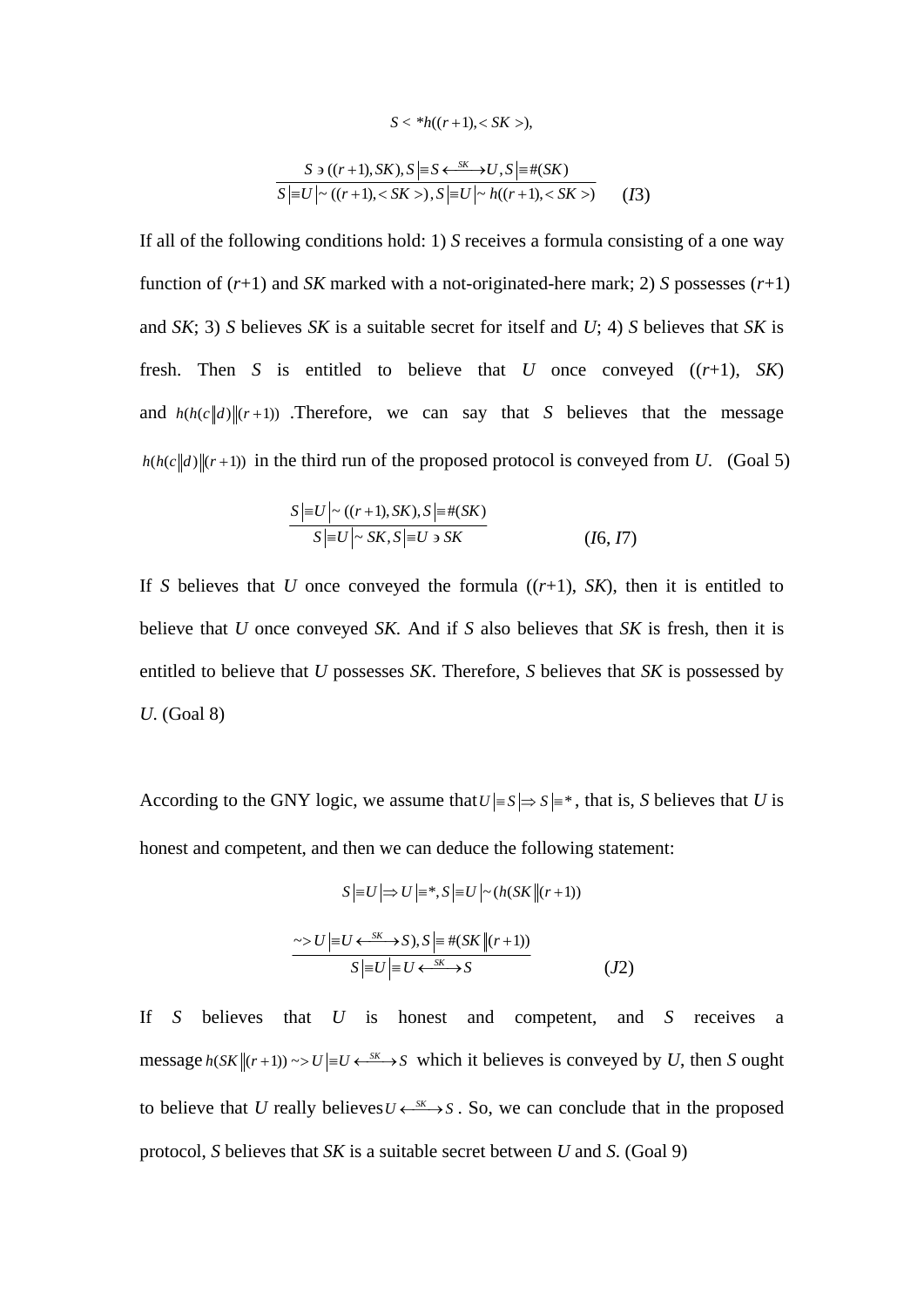## **Complexity Analysis**

In this section, we first summarize the functionalities of the proposed protocol, and then evaluate the computational cost of the protocol.

As an attractive feature, our protocol provides identity protection including the identities of the smart appliance and the substation. In the proposed protocol, the adversary cannot obtain the real identities of the smart appliance and the substation since the identities are transmitted in ciphertext. So even if the adversary compromises the secret  $(C_1, C_2)$  stored in the tamper- resistant device and intercepts all the messages transmitted between the smart appliance and the substation, she/he cannot obtain the real identities of the smart appliance and the substation. In addition, the proposed protocol also provides mutual authentication and key agreement to protect the communications between the smart appliance and the substation. Next, we compare the computational cost of the proposed protocol with other related protocols. Some notations are defined as follows:

1.  $T_m$ : the time for executing a modular exponentiation operation.

2.  $T_e$ : the time for executing a scalar multiplication operation of elliptic curve.

3.  $T_h$ : the time for executing a one-way hash function.

4. *Tse*: the time for executing a symmetric key encryption operation.

5.  $T_{sd}$ : the time for executing a symmetric key decryption operation.

6. *Tae*: the time for executing an asymmetric key encryption operation.

7. *Tad*: the time for executing an asymmetric key decryption operation.

8. *Thmac*: the time for executing a Hash-based Message Authentication Code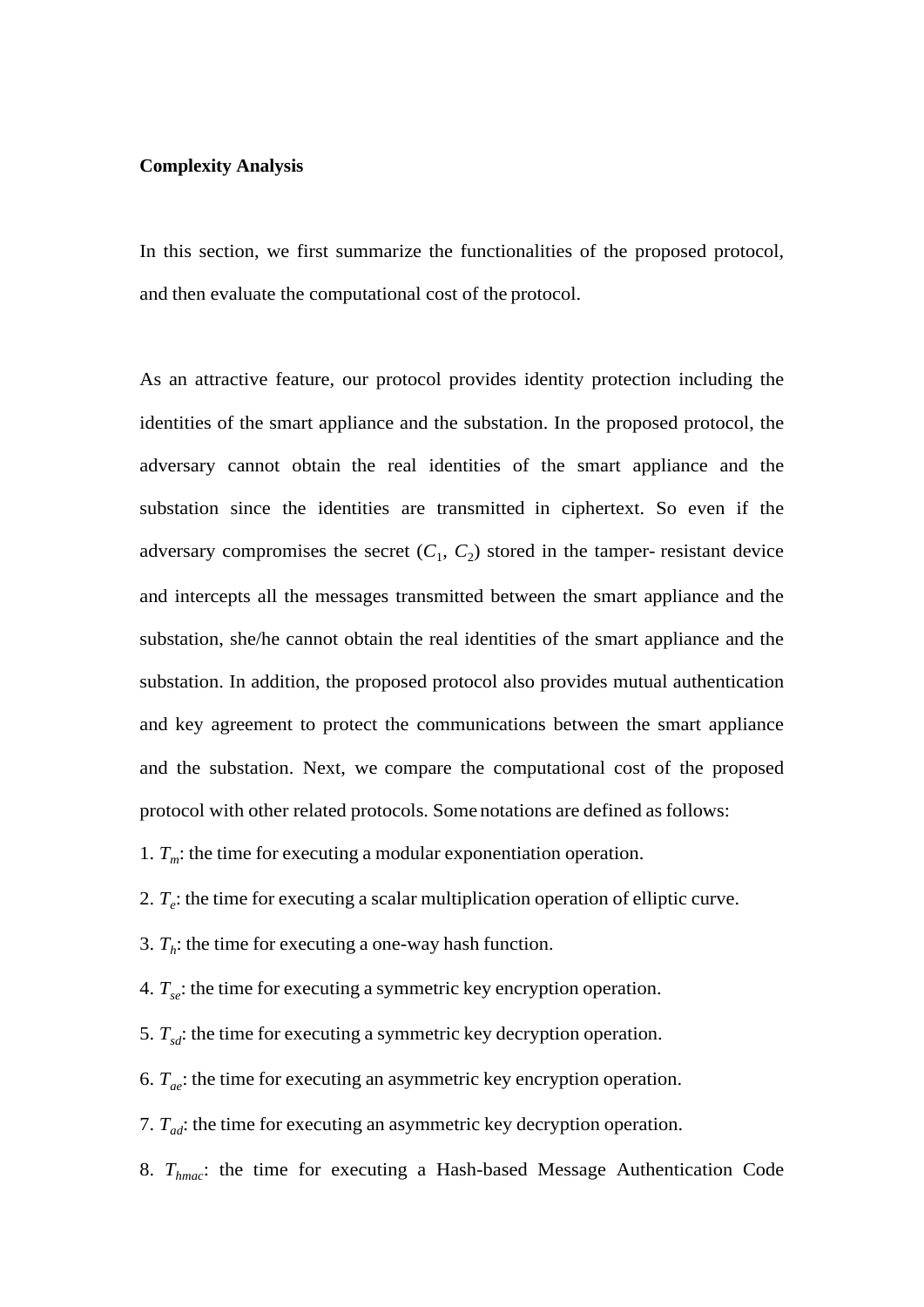|                 | Our protocol                            | Chim et al.'s protocol $[4]$                                            | Mostafa et al.'s protocol [5]         |
|-----------------|-----------------------------------------|-------------------------------------------------------------------------|---------------------------------------|
| Smart appliance | $T_e+T_{ae}+T_{sd}+T_h$                 | $2T_{ae} + T_{hmac}$                                                    |                                       |
| Substation      | $T_e + T_{ad} + 2T_{se} + T_{sd} + T_h$ | Thmac                                                                   |                                       |
| Control center  |                                         | $2T_{ad}$                                                               |                                       |
| <b>HAN</b>      |                                         |                                                                         | $2Tm+Tae+Ta+Th+Th$                    |
| <b>BAN</b>      |                                         |                                                                         | $2T_m+T_{ae}+T_{ad}+T_h$              |
| Total           |                                         | $T_{ae}+T_{ad}+2T_h+2T_{e}+2T_{se}+2T_{sd}$ $2T_{ae}+2T_{ad}+2T_{hmac}$ | $2T_{a}e+2T_{ad}+2T_{h}+4T_{m}+T_{h}$ |

Table 2. Computational costs comparison between our protocol and others.

HAN: home area network; BAN: building area network

As shown in Table 2, in the proposed protocol, the computational cost at the substation  $S_j$  side is  $T_e + T_{se}$  during the initialization phase. One scalar multiplication operation  $T_e$  is used to compute the secret  $C_2 = SID_jP$ . And one symmetric key encryption operation  $T_{\text{S}e}$  is used to generate another secret  $C_1$  =  $E_s$ (*ID<sub>i</sub>*) through using the system key *s*. In the authentication phase, the computational cost at the substation  $S_j$  side is  $T_{ad} + T_h + T_{sd} + T_{se}$ , and the computational cost at the smart appliance  $U_i$  side is  $T_{ae} + T_{sd} + T_e + T_h$ . The smart appliance  $U_i$  takes one asymmetric key encryption operation via the substation  $S_j$ 's public key *pk* to generate  $C_3 = e_{pk}(Id_i \parallel C_1 \parallel r_1)$ ; takes one symmetric key decryption operation to get  $SID<sub>j</sub>$  and  $r<sub>2</sub>$ ; takes one scalar multiplication operation to compute *SID<sub>j</sub>P*; and takes a one-way hash function operation to calculate  $C_5$  =  $h(SK' \parallel (r_3 + 1))$ . The substation  $S_i$  takes one asymmetric key decryption operation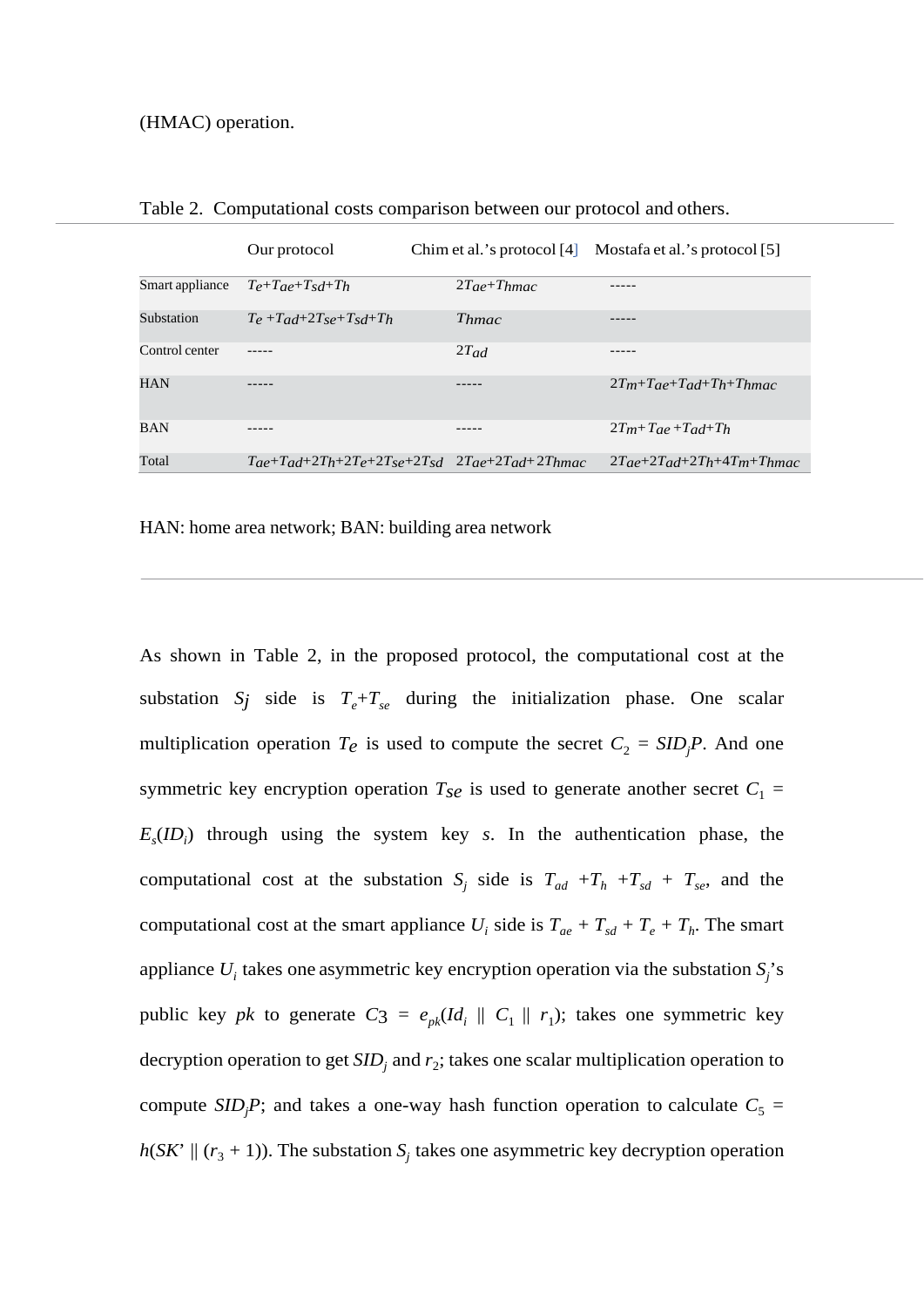to get the smart appliance  $U_i$ 's identity  $ID_i$ , the random integer  $r_1$  and the authentication message  $C_1$ ; takes a one-way hash function operation to obtain  $h(SK)$  $|| (r<sub>3</sub> + 1))$ ; and takes one sym- metric key decryption operation and one symmetric key encryption operation. So, the total computational cost of the proposed protocol is  $2T_e+T_{ae}+T_{ad} + 2T_{sd} + 2T_{se} + 2T_h$ . The theoretical analysis and experimental results [25] show that the modular exponentiation operation  $T_m$  and the asymmetric key encryption/decryption operations  $T_{ae}/T_{ad}$  are much higher than that of the symmetric key encryption/decryption operations *Tse*/*Tsd* and the scalar multiplication operation of elliptic curve  $T<sub>e</sub>$ . In addition, compared with the asymmetric key encryption/decryption operations *Tae*/*Tad* and the modular exponentiation operation  $T_m$ , the computational cost of hash function operation  $T_h$ could be ignored. Close analysis of the data in Table 2, shows that our proposed protocol is more efficient than and Mostafa et al.'s protocol [5], because it eliminates the expansive modular exponentiation operations and reduces the numbers of asymmetric key encryption/decryption operations. In addition, compared with Chim et al.'s protocol [4], our protocol reduces the computational cost at the smart appliance side. Although Chim et al.'s protocol possesses better performance at the substation side in comparison with the pro- posed protocol, their protocol cannot support mutual authentication and fails to provide a key agreement.

Then, we discuss the communication and storage overhead by comparing our proposed protocol with other protocols. Since Mostafa et al.'s protocol do not use tamper-resistant device, we only compared storage overhead with Chim et al.'s protocol at the smart appliance side. In our protocol, the smart appliance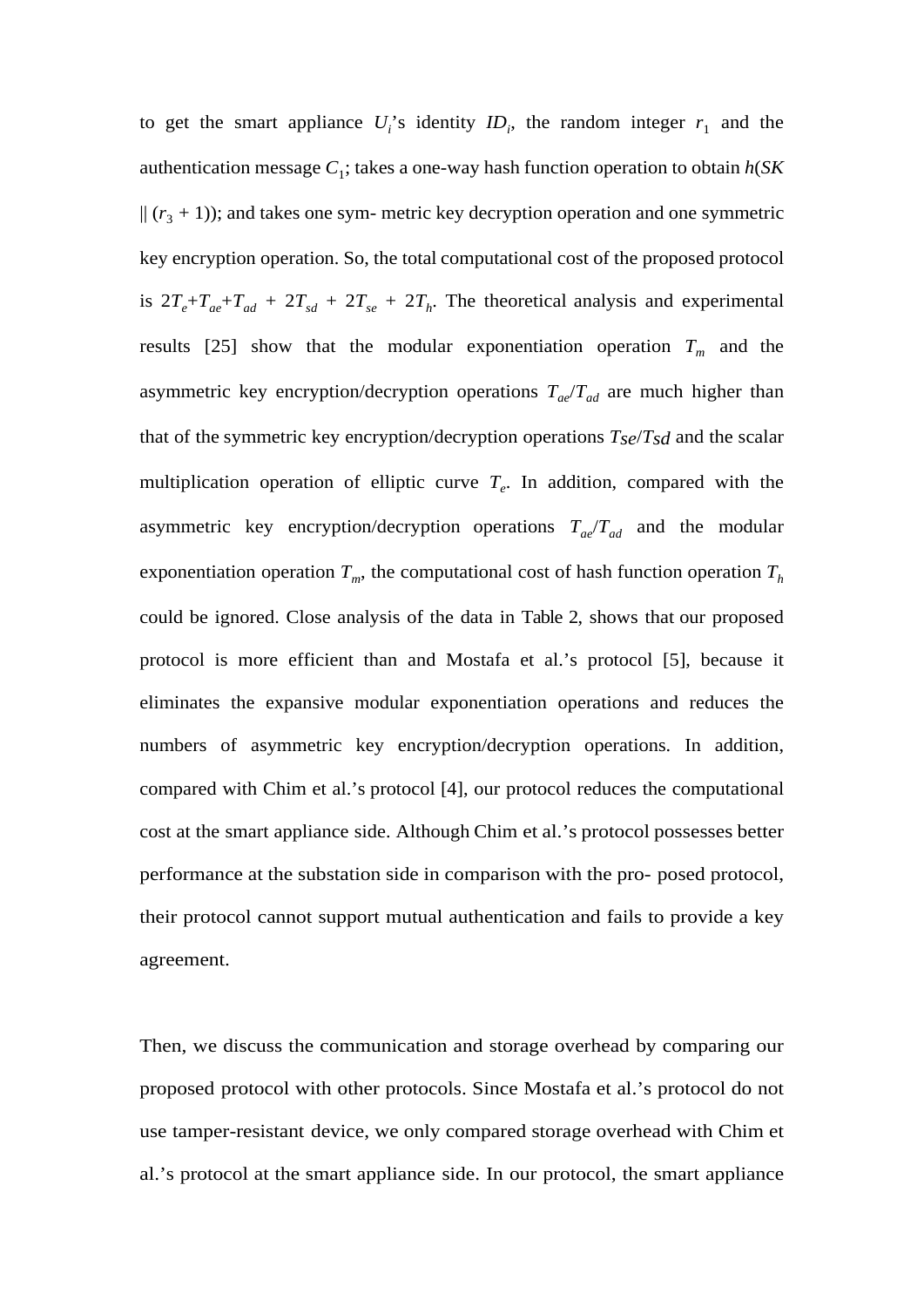needs to store a hash function and the secure information  $(C_1, C_2, pk, P)$ , where  $C_1, C_2$ , and *P* are 1024 bits, and *pk* is 128 bits. The total storage overhead needed at the tamper-resistant devices in our protocol is 3200 bits. In Chim et al.'s protocol, the tamper-resistant needs to store the public key *Pubcc*, the secret key *Sr*, a pair private and public key, the identity of smart appliance *RIDi* and HMAC function. Where *Pubcc* is 1024 bits, *Sr* is 128 bits, *RIDi* is 32 bits and a pair key is 2048 bits. Therefore, the total overhead at the tamper-resistant devices side in Chim et al.'s protocol is larger than 3232 bits. As shown in Table 3, Compared with Chim et al.'s protocol, our proposed protocol reduced the storage overhead at the tamper-resistant side.

Table 3. Communication costs and storage overhead comparison between our protocol and others.

|                     |           | Our protocol Chim et al.'s protocol [4] | Mostafa et al.'s protocol [5] |
|---------------------|-----------|-----------------------------------------|-------------------------------|
| Storage overhead    | 3200 bits | 3232 bits                               |                               |
| (tamper-resistance) |           |                                         |                               |
| devise side)        |           |                                         |                               |
| Communication cost  | 608 bits  | 4448 bits                               | 3744 bits                     |

We hereby present the communication overhead of the proposed protocol. In our experiments, the user's *ID* was 32 bits, the timestamp was 32 bits, the random number was 64 bits, the signature was 160 bits, and a modular exponentiation was 512 bits. In addition, the output of a 256-bit AES was based on the input of the plaintext. We assume that RSA was adopted as public key encryption/decryption algorithm in protocols [4, 5]. The communication cost comparisons between our protocol and others are shown in Table 3. In our proposed protocol, the average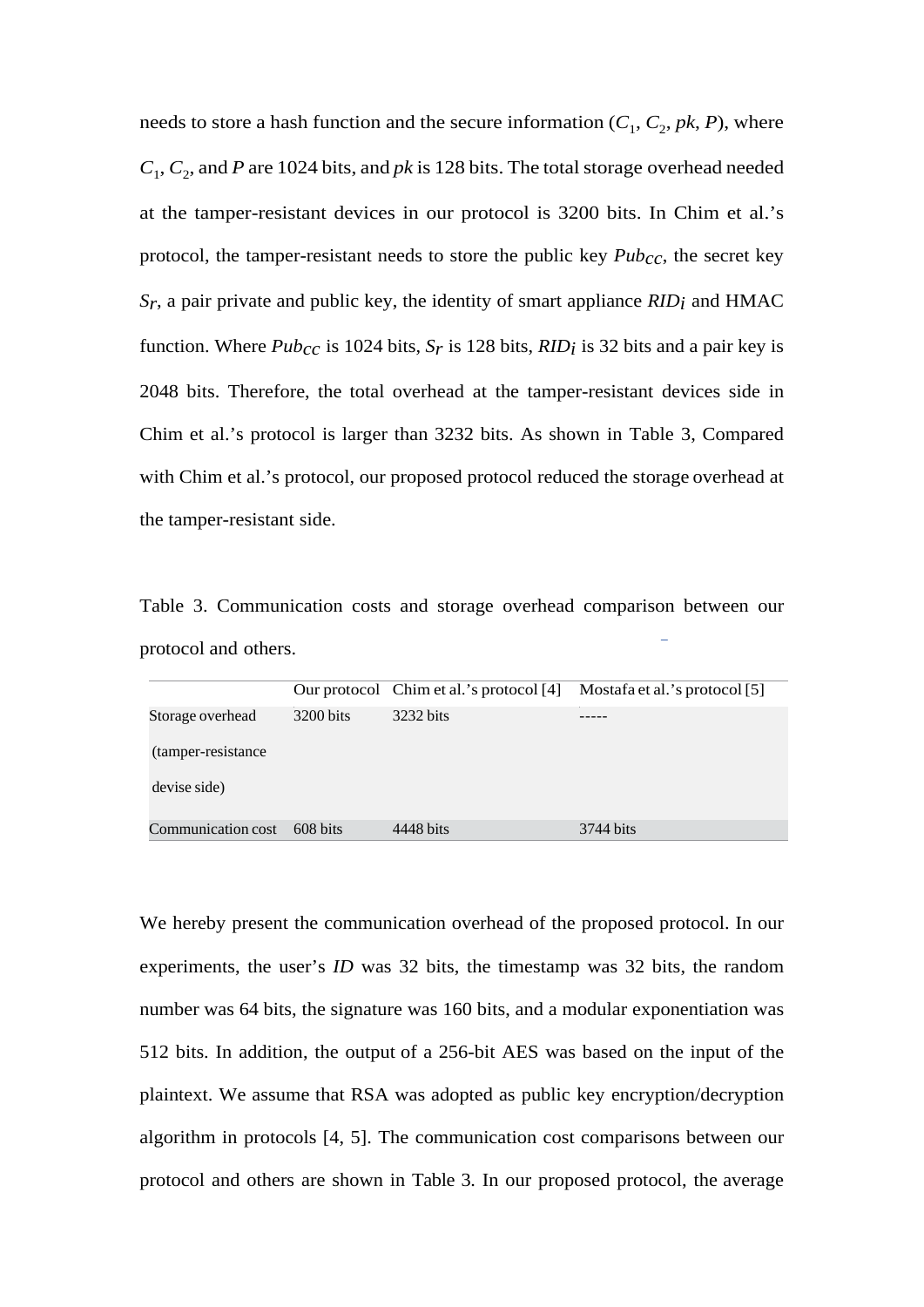communication cost was 608 bits. Compared with the protocols in [4, 5], the proposed protocol scaled down the communication cost significantly.

# **Conclusion**

An efficient authentication protocol with identity protection for smart grids has been proposed in this paper. In the proposed protocol, based on elliptic curve cryptography the substations and smart appliances realized mutual authentication and key agreement via a tamper-resistant device. In addition, the identities of the smart appliance and the substation are transmitted in ciphertext in the proposed protocol. So the adversary cannot obtain the real identities of the smart appliance and the substation. Furthermore, the completeness of the proposed protocol is demonstrated by Gong, Needham, and Yahalom (GNY) logic. And performance analysis shows that our proposed protocol increases efficiency in comparison with other related protocols. Therefore, the proposed protocol is more suitable for the smart grids.

# **Acknowledgments**

The authors are indebted to the staff at the secure communication institute at China University of Geosciences.

## **Author Contributions**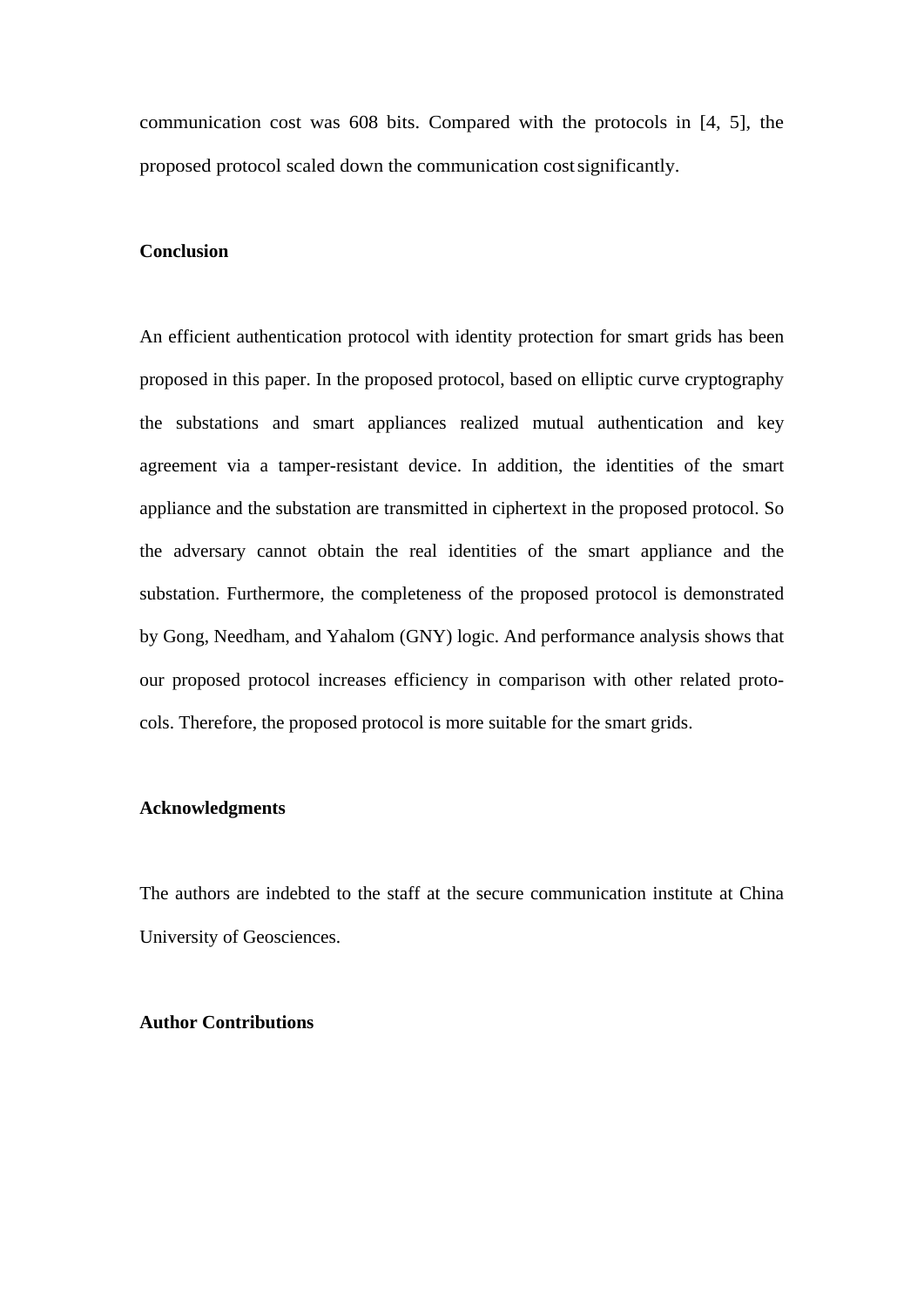Conceived and designed the experiments: LZ ST. Performed the experiments: HL. Analyzed the data: LZ HL. Contributed reagents/materials/analysis tools: LZ HL. Wrote the paper: LZ.

## **References**

1. Northcote-Green J, Wilson R. Control and Automation of Electrical Power Distribution Systems. Boca Raton, Florida: CRC press, 2006.

2. ARC Advisory Group, SCADA Systems for Smart Grid, Available: http://www.arcweb.com/Research/ Studies/Pages/SCADA-Power.aspx.

3. Salem AA. Electricity agents in smart grid markets. Computers in Industry. 2013; 64(3):235–241. doi: 10.1016/j.compind.2012.10.009

 4. Chim TW, Yiu SM, Hui LCK, Li VOK. PASS: Privacy-preserving Authentication Scheme for Smart Grid Network. Proceedings of Cyber and Physical Security and Privacy. 2011; 196–201. doi: 10.1109/

SmartGridComm.2011.6102316

5. Mostafa M, Fadlullah ZM, Kato N, Lu R, Shen X. A Light-weight Message Authentication Scheme for Smart Grid Communications. IEEE Transaction on Smart Grid. 2011; 2(4): 675–685. doi: 10.1109/ TSG.2011.2160661

6. Li QH, Cao GH. Multicast Authentication in the Smart Grid with One-Time Signature. IEEE Transaction on Smart Grid. 2012; 2(4) 686–696. doi: 10.1109/TSG.2011.2138172

7. Oh S, Kwak J. Mutual Authentication and Key establishment mechanism using DCU certificate in Smart Grid. Applied Mathematics & Information Sciences. 2012; 6(1S): 257S–264S.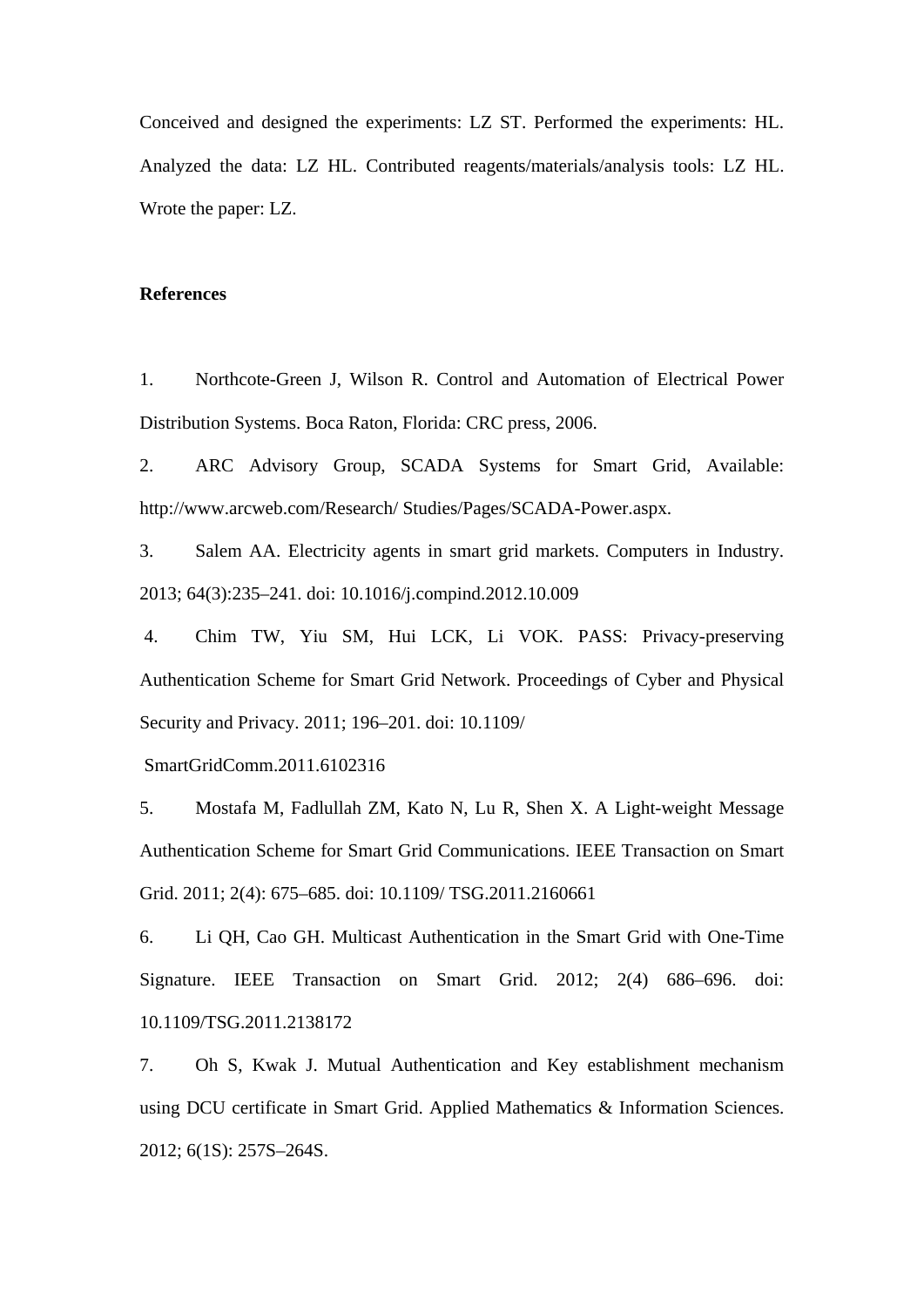8. Nam J, Choo KKR, Han S, Kim M, Paik J, Won D. Efficient and Anonymous Two-Factor User Authentication in Wireless Sensor Networks: Achieving User Anonymity with Lightweight Sensor Computation. Plos one, 2015; 10(4): 1–21. doi: 10.1371/journal.pone.0116709

9. He D, Kumar N, Chilamkurti N. A secure temporal-credential-based mutual authentication and key agreement scheme with pseudo identity for wireless sensor networks. Information Sciences. 2015; 321: 263–277. doi: 10.1016/j.ins.2015.02.010

10. Gao QH. Biometric Authentication in Smart Grid. Proceedings of Energy and Sustainability Conference. 2012; pp.1–5. doi: 10.1109/IESC.2012.6217197

11. He D, Zeadally S. Authentication protocol forambient assisted living system. IEEE Communications Magazine, 2015; 53(1):71–77. doi: 10.1109/MCOM.2015.7010518

12. Wang CQ, Zhang X, Zheng ZM. Cryptanalysis and Improvement of a Biometric-Based Multi-Server Authentication and Key Agreement Scheme. Plos one, 2016; 11(12):1–25. doi: 10.1371/journal.pone.0149173

13. Vaidya B, Makrakis D, Mouftah HT. Authentication and Authorization Mechanisms for Substation Automation in Smart Grid Networks. IEEE Network. 2013; 5–11. doi: 10.1109/MNET.2013.6423185

14. Liu H, Ning HS, Zhang Y, Guizani M. Battery Status-aware Authentication Scheme for V2G Networks in Smart Grid. IEEE Transactions on Smart Grid. 2013; ( 4)(1):99–110. doi: 10.1109/TSG.2012.2224387

15. Nicanfar H, Leung VCM. Password-authenticated cluster-based group key agreement for smart grid communication. Security and Communication Networks. 2014; 7(1): 221–233. doi: 10.1002/sec.726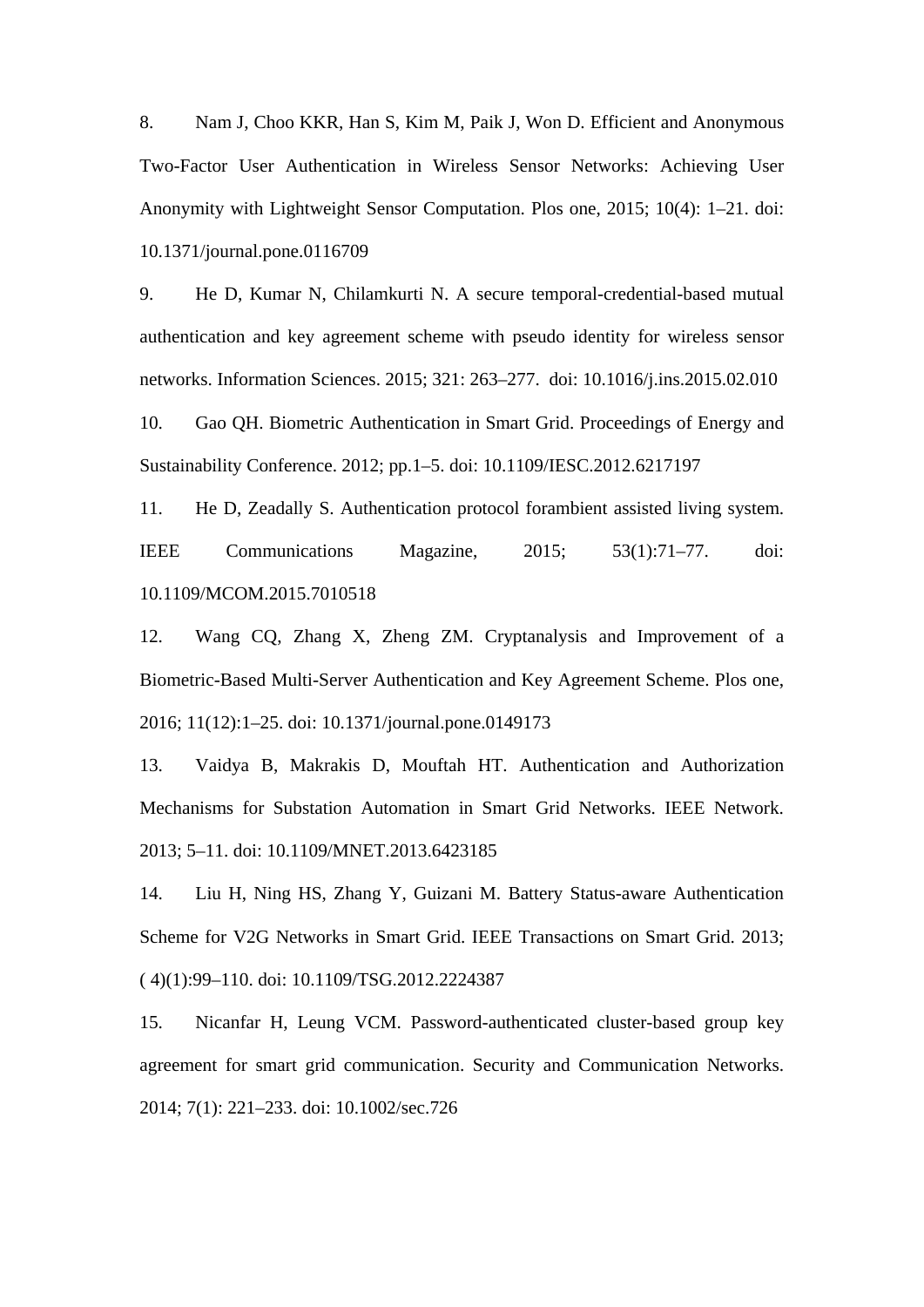16. Zhang L, Tang S, Jiang Y, Ma Z. Robust and Efficient Authentication Protocol Based on Elliptic Curve Cryptography for Smart Grids. 2013 IEEE International Conference on Green Computing and Communications and IEEE Internet of Things and IEEE Cyber, Physical and Social Computing, 201; 2089– 2093. doi: 10.1109/GreenCom-iThings-CPSCom.2013.392

17. Nicanfar H, Leung VCM. Multilayer Consensus ECC-Based Password Authenticated Key-Exchange (MCEPAK) Protocol for Smart Grid System. IEEE Transaction on Smart Grid. 2013; 4(1): 253–264. doi: 10.1109/TSG.2012.2226252

18. He D, Kumar N, Lee JH. An efficient and privacy-preserving data aggregation scheme for the smart grid against internal attackers. Wireless Networks. 2016; 22(2): 491–502. doi: 10.1007/s11276-015-0983-3

19. Li D, Aung Z, Williams JR, Sanchez A. Efficient and fault-diagnosable authentication architecture for AMI in smart grid. Security and Communication Networks. 2015; 8(4):598–616, doi: 10.1002/sec.1006

20. Burrows M, Abadi M, Needham R. A logic of authentication. ACM Transaction on Computer Systems. 1990; (8): 18–36.

21. Nessett DM. A critique of the Burrows, Abadi, and Needham logic. ACM SIGOPS Operating Systems Review. 1990; 24(2):35–38. doi: 10.1145/382258.382789

22. Li G, Needham R, Yahalom R. Reasoning about belief in cryptographic protocols. Proceedings of IEEE Computer Society Symp. Research in Security and Privacy. 1990; 234–248. doi: 10.1109/RISP.1990.

63854